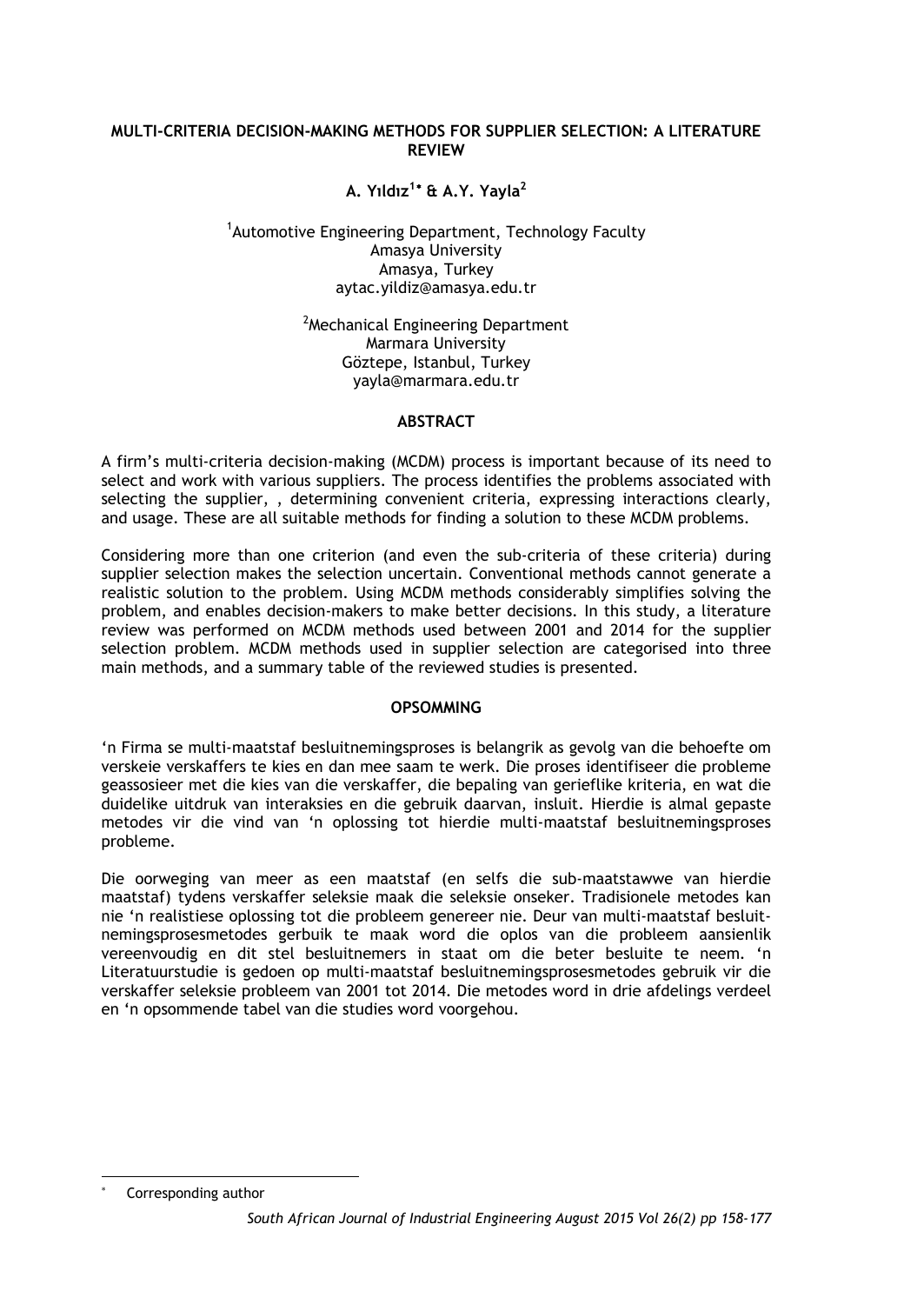# **1 INTRODUCTION**

Partners of a supply chain are the critical determinants of supply chain behaviour. In this chain, the selection of the partner or the sustainability of partnership is very important for constituting and continuing the supply chain [1].

In today's competitive environment, the decision about supplier selection is very important to the success of production management [2]. Where firms experience intensive competition, working with reliable suppliers is crucial. For that reason, firms seek to work with suppliers who can render service at the required quality level, are suitable in terms of cost, and are flexible about changes in demand. Due to the variety and abundance of expectations of sister companies that work with the suppliers, the problems related to the selection of suppliers are among the complexities frequently encountered by enterprises. Supplier selection is among the most familiar multi-criteria decision-making (MCDM) problems [3]. MCDM methods have a very broad area of use for arranging a series of available alternatives, in terms of multiple criteria. MCDM is a process aimed at finding the best alternative among all of the suitable alternatives. In almost all of the problems, the abundance of criteria for the comparison of alternatives has become widespread. In other words, decision-makers seek to solve the many problems raised by MCDM [4].

Multi-objective decision-making methods are analytical methods. These enable the simultaneous assessment of many measurable and non-measurable strategic and operational factors, and also include many people in the decision-making process. The use of these methods in the decision-making process supports managers with assessing various alternatives, thus enabling a more effective use of their enterprise's resources [5].

In this study, 91 studies that were performed between 2001 and 2014 on the multi-criteria supplier selection were reviewed in order to determine the criteria used for the selection of suppliers and methods. Sector-based distribution of the reviewed papers is presented in Figure 1.



**Figure 1: Sector-based distribution of the reviewed papers (see online for colour version)**

From Figure 1, it can be noted that 28 per cent of the supplier selection studies presented in the reviewed literature involved hypothetical examples, 20 per cent were from the electrical-electronics sector, 16 per cent from the automotive sector, and 13 per cent from the manufacturing sector. Thus it was determined that supplier selection studies of multicriteria supplier selection were most often done in the electrical-electronics and automotive sectors. Since the products of these two sectors generally consisted of many components, the selection of the suppliers with whom they should have been in cooperation to provide these components was very important for the producers in these sectors.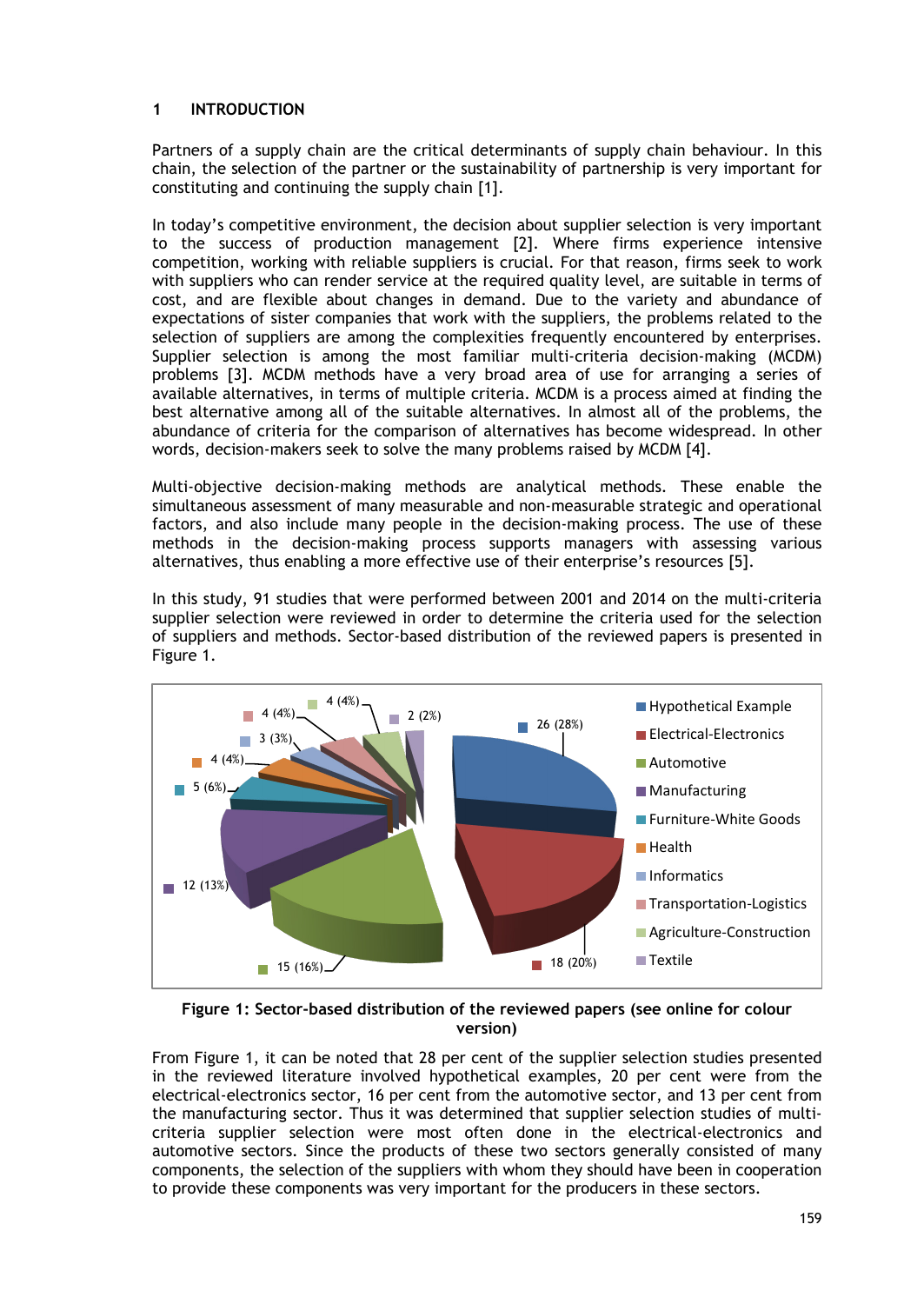The methods that were used in the reviewed papers are summarised under the following three main sections: individual, hybrid, and hybrid fuzzy methods.

# **2 INDIVIDUAL METHODS**

In this section, a detailed literature review is presented on individual MCDM methods that were used from 2001 to 2014 for the supplier selection problem. The reviewed papers are categorised into groups on the basis of the individual methods that were used for the different studies presented in the papers. These individual methods are outlined in the following 12 subsections.

# **2.1 Analytical hierarchy process (AHP)**

Muralidharan et al. [6] considered group decisions during supplier selection. Suppliers were assessed individually in the group through the AHP method, and the results obtained determined the confidence intervals of each supplier. Suppliers were assessed by ten decision-makers on the basis of their quality, technical activities, and delivery criteria. Muralidharan et al. argued that suppliers should be assessed periodically in case long-term relations are established with the suppliers and they become unmotivated as a result. Therefore, the performances of suppliers were re-assessed and then compared with previous performances at the end of certain periods. Chan [7] used AHP and an interactive selection model to ease the decision-making procedures during supplier selection. In Chan's study, AHP was only used to generate the total scores of alternative suppliers; these would depend on the rates of relative significance. Chan and Chan [8] used AHP for supplier selection, using criteria that consisted of six basic assessment criteria and 26 other criteria whose relative significance was calculated according to the rates of the customer needs. Liu and Hai [9] used the AHP method for supplier selection in the furniture white goods sector. Depending on the criteria and sub-criteria selected by sixty managers, weights and scores were calculated for the suppliers. Hou and Su [10] used the AHP method for webbased supplier selection in the electrical-electronics sector. In this study, five alternative suppliers were arranged according to their priority weights. Chan et al.'s [11] study, which also used the AHP method for solving the supplier selection problem, included 14 criteria for supplier selection. With the help of a sensitivity analysis that was conducted at the end of the study, Chan et al. changed the relative significance rates of each criterion and examined the answers of the alternatives. Asamoah et al. [12] applied the AHP method for supplier evaluation and selection in a pharmaceutical manufacturing firm in Ghana. Bruno et al. [13] used the AHP method to select the best supplier in the Italian railway industry.

### **2.2 Analytical network process (ANP)**

Depending on organisational factors and strategic performance measures, Sarkis and Talluri [14] used the ANP method for the assessment and selection of the best supplier. Bayazit [15] used the method to select the best supplier in a hypothetical example. Gencer and Gurpinar [16] also used the method in their study of supplier selection in the electricalelectronics sector. In their study, three alternative suppliers were assessed according to 45 sub-criteria under three main criteria, and the best supplier was selected at the end of the study. Liao et al. [17] used the method to select the optimal programme supplier for Taiwanese TV channels. Some of the selection criteria that were used in their application included performance (quality, launch at correct timing), feedback (reputation, rate, finance), interaction (relation, behaviour, communication), and production (creativity, price, time). At the end of their study, four suppliers were arranged according to their total weights.

### **2.3 Data envelopment analysis (DEA)**

Narasimhan et al. [18] used the DEA method to assess alternative suppliers for an international company in the electrical-electronic sector. Mahdiloo et al. [19] also used DEA in their study of supplier selection in order to classify suppliers according to their efficiency scores. Dobos and Vörösmarty [20] developed a supplier selection method based on DEA.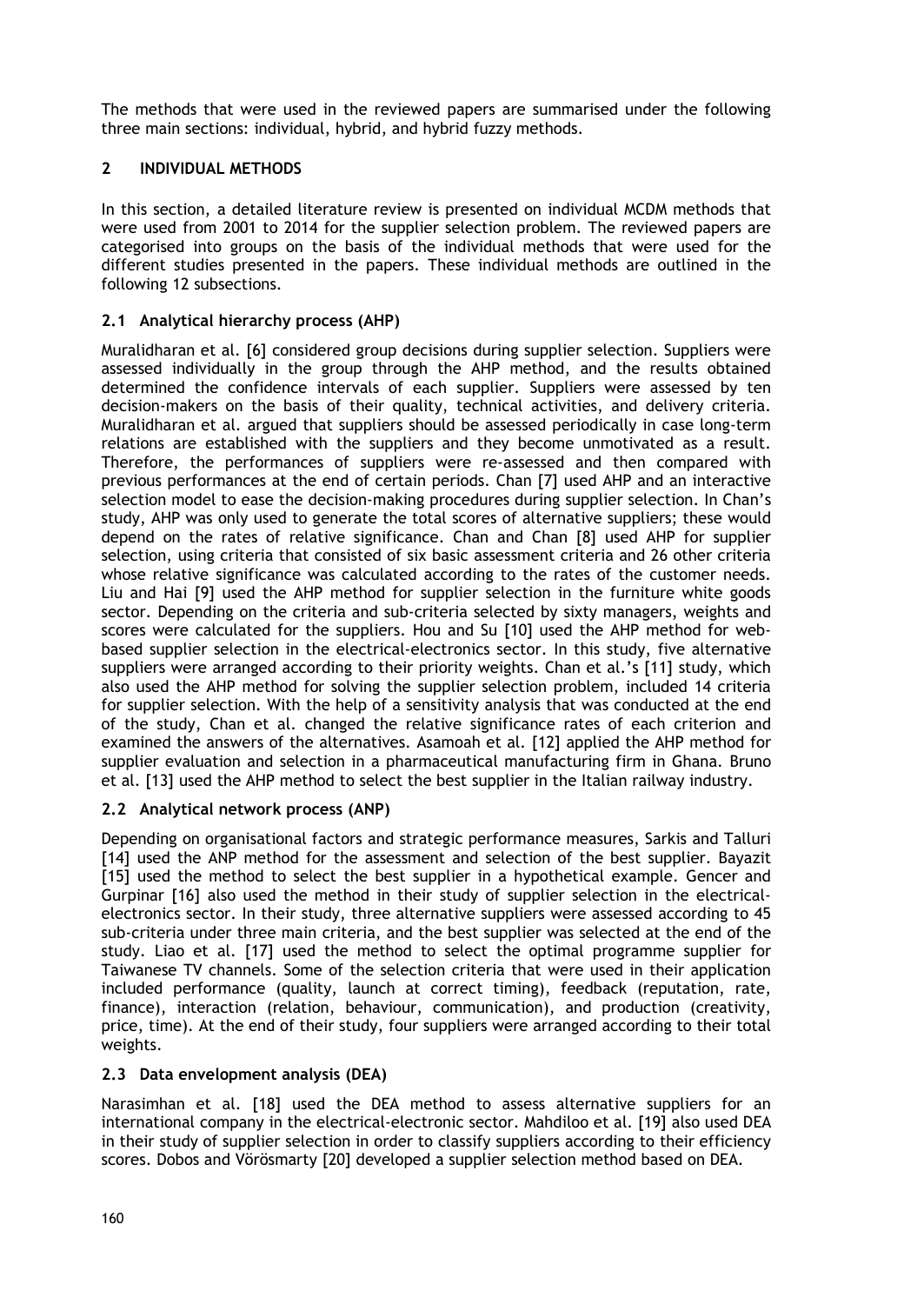# **2.4 Grey Relational Analysis (GRA)**

Li et al. [21] used the GRA method for supplier selection. Four decision-makers assessed the supplier selection criteria, which included product quality, service, distribution, and price. Li et al. then analysed seven suppliers and chose the best supplier by considering relevant factors.

# **2.5 Artificial neural networks (ANN)**

Florez-Lopez [22] used the ANN-based self-organising feature map (SOFM) approach in order to measure both the qualitative and the quantitative variables in supplier selection in a hypothetical example. At the end of the study, which assessed five suppliers, suppliers were divided into various sections on a map. In their study, Aksoy and Ozturk [23] performed the ANN-based supplier selection and assessment on data obtained from an automotive company; at the end of the study, suppliers were divided into three classes. Golmohammadi [24] applied the method to select the best supplier among 31 suppliers for eight products of a firm in the automotive sector. First a neural network model was designed in an attempt to assess the performance of the supplier according to the managers' decisions. Second, the model was re-assessed through the inputs and outputs of the model. Supplier scores were then obtained at the end of the application and a sensitivity analysis was conducted in the final phase of the study.

### **2.6 Goal programming (GP)**

Karpak et al. [25] used the goal programming model for supplier selection and assessment; the amount of optimal product order was also determined at the end of their study. Jadidi et al. [26] used a multi-objective optimisation problem (MOOP) for solving supplier selection.

### **2.7 Linear programming (LP)**

In their study, Ghodsypour and O'Brien [27] used the mixed-integer non-linear programming (MINLP) model for supplier selection. Talluri [28] used the binary-integer LP method for supplier selection in the health sector. Four models were developed to provide flexibility in supplier selection and to assist the customer in different types of sales. In their study, Talluri and Narasimhan [29] used the max-min approach for supplier selection in the health sector. Six alternative suppliers were assessed according to price, quality, and delivery criteria; the order level of suppliers was also calculated at the end of the study. Hong et al. [30] applied the mixed-integer LP method to supplier selection in the agricultural sector; the number of optimal suppliers and the optimal level of orders were also determined at the end of the study. Ng [31] used the weighted LP model to maximise the supplier score in the supplier selection problem. Ware et al. [32] developed MINLP to solve the dynamic supplier selection problem.

### **2.8 Multi-objective programming (MOP)**

Narasimhan et al. [33] developed an MOP model to indicate the best supplier and the optimal order quantity. They suggested five criteria for supplier selection and derived the relative significance weights of the criteria before the solution of the optimality model. At the end of their study, Narasimhan et al. suggested that AHP could be used for generating the criteria weights. Ozkok and Tiryaki [34] applied the multi-objective linear supplier selection problem with multiple-item (MLSSP-MI) method to supplier selection and assessment for a textile firm in Turkey. Amin and Zhang [35] presented a multi-objective mixed-integer LP model for supplier selection, order allocation, and closed loop network configuration.

### **2.9 Simple multi-attribute rating technique (SMART)**

Barla [36] used a SMART-based, five-stage methodology for supplier selection and assessment in a glass-producing firm,based on seven assessment criteria that they identified. At the end of the study, the supplier with the highest score was selected.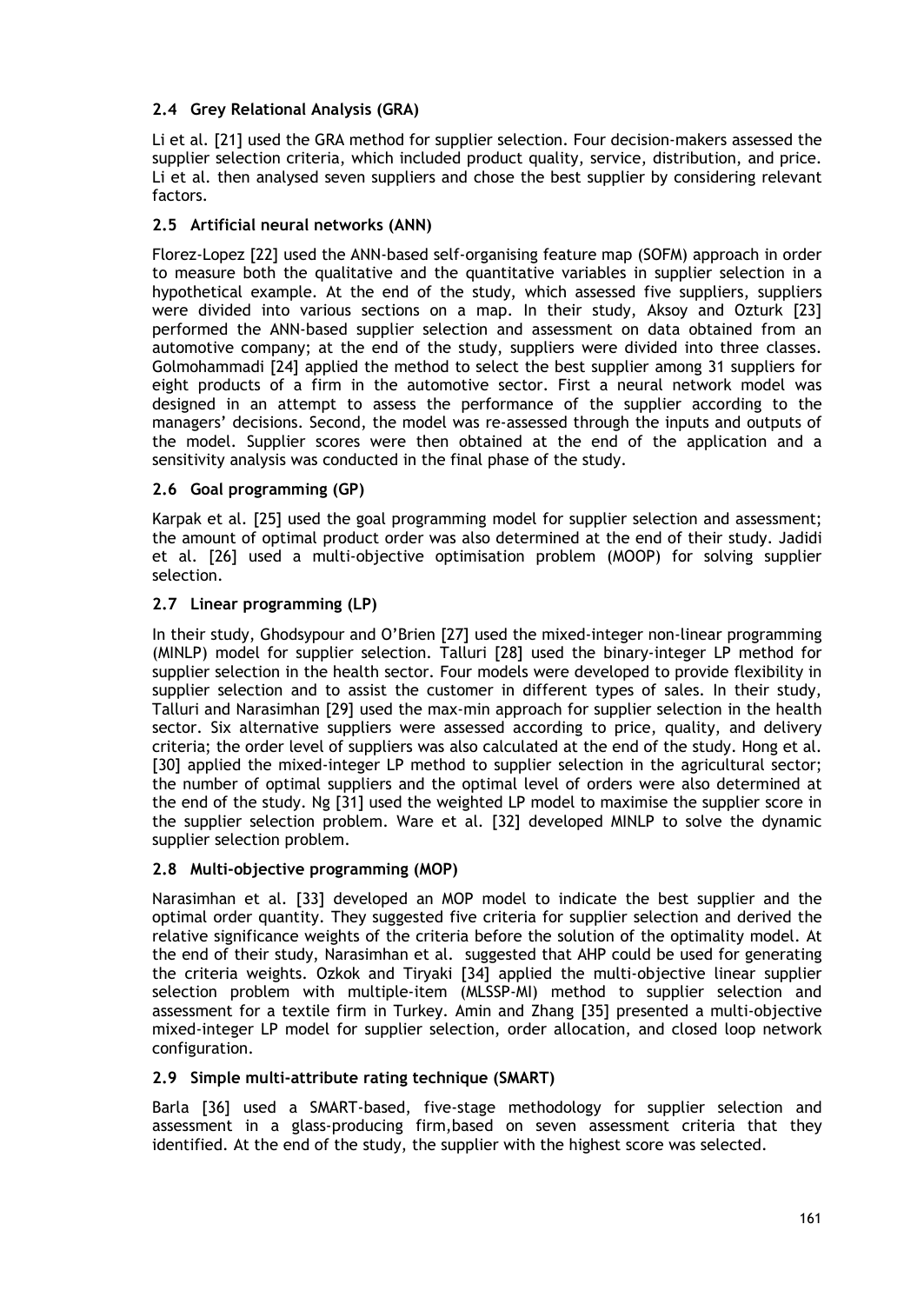# **2.10 Case-based reasoning (CBR)**

Choy et al. [37] applied the CBR method to information-based supplier selection and assessment in the production sector. At the end of their study, they arranged the alternative suppliers according to supplier selection performance.

### **2.11 Genetic algorithm (GA)**

Liao and Rittscher [38] used the GA method for the supplier selection problem under stochastic demand quantities and lead time. They solved the supplier selection problem in five situations by comparing the selection criteria in two parts.

# **2.12 Technique for order preference by similarity to ideal solutions (TOPSIS)**

Safa et al. [39] used TOPSIS to select the most suitable supplier according to criteria such as price, lead time, performance, and early payment.

From this review of the literature, the proportions of individual methods used for the supplier selection process are presented in Figure 2.



### **Figure 2: The individual methods used for supplier selection (see online for colour version)**

Examining the results of the figure, it is noted that 26 per cent (8) of the individual methods consisted of AHP and 16 per cent (5) consisted of LP.

It was seen from the above results that AHP is frequently used in the individual methods. AHP seems to be a popular approach that attempts to quantify human judgement and opinion that other approaches may not take into account. Moreover, it is an effective statistical method that integrates with different approaches when working out the final choice of suppliers. The method is flexible and easy to understand, and can help decisionmakers to handle risk management problems logically and rationally. The strongest features of AHP are that it gives numerical priorities from the subjective knowledge expressed in the estimates of paired comparison matrices. AHP's strong point lies in its ability to analyse a complex, multi-person, and multi-attribute problem hierarchically, and then to investigate each level of the hierarchy separately, combining the results as the analysis progresses.

### **3 HYBRID METHODS**

In this section, a detailed literature review is presented on hybrid MCDM methods that were used from 2001 to 2014 for the supplier selection problem. The reviewed papers are categorised into groups on the basis of the hybrid methods that were used for the different studies presented in the papers. These methods, which are presented in the following three subsections, can be grouped as follows: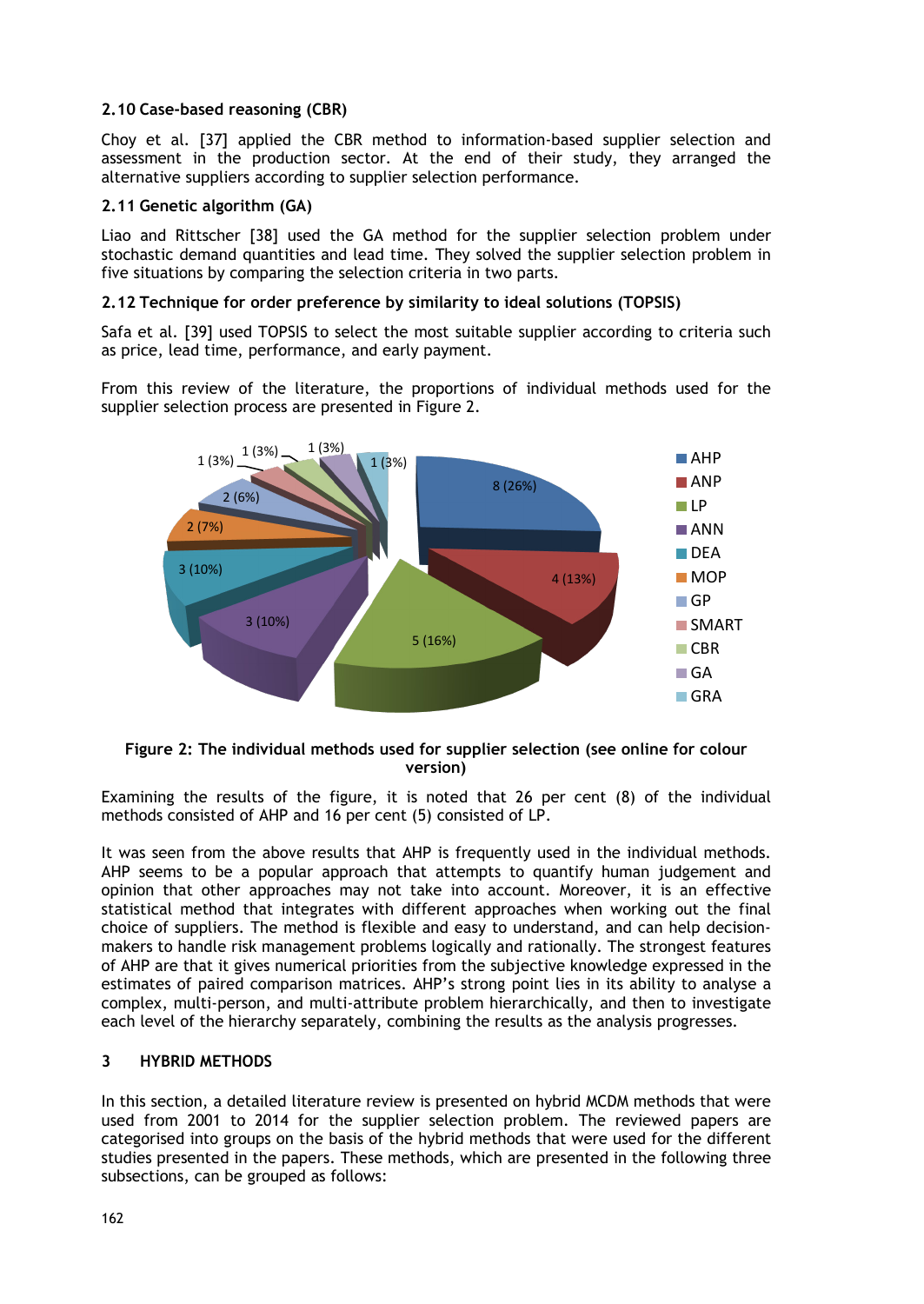# **3.1 Hybrid AHP**

The hybrid AHP-GP approach was used for supplier selection by Percin [40] and Kull and Talluri [41] in the automotive sector, and by Mendoza et al. [42] for a hypothetical example. AHP was used to calculate the assessment criteria, and suppliers were selected by transferring these weights into the GP model. Yang and Chen [43] applied the AHP method to calculate the relative significance weights of qualitative criteria in supplier selection; the supplier with the highest value was then selected as the best supplier by using the weights obtained from the AHP as the coefficients of the GRA model. Ramanathan [44] used DEA to assess suppliers' performance by using the total cost of the ownership and qualitative and quantitative information obtained from the AHP. In that study, the weights that were calculated in AHP were used as the DEA inputs. Sevkli et al. [45] used the AHP-DEA approach for supplier selection and assessment. In their study, while AHP was applied to calculate the relative weights of each supplier, DEA was applied to calculate the relative efficiency of each supplier. In their hypothetical supplier selection example, Xia and Wu [46] used the AHP and multi-objective mixed-integer programming (MIP) methods. Huang and Keskar [47] used the AHP-multi-attribute utility theory (MAUT) methods for supplier selection. In their study, while AHP was used to obtain the criteria weights, MAUT was used to establish the useful functions. At the end of that study, useful values were obtained for each supplier.

Ha and Krishnan [48] used a hybrid approach that consisted of AHP, ANN, and DEA for supplier selection in a firm producing auto components, according to assessment criteria. Kokangul and Susuz [49] used the AHP and non-linear integer programming methods in their study of supplier selection in a large automobile producer. The AHP method was used as an attempt to calculate the weights of suppliers in order to select them. The weights obtained from the AHP method were applied as the coefficients of the objective function in the suggested model, and the order amounts to be received from the suppliers were calculated accordingly. Chamodrakas et al. [50] used the AHP-based fuzzy preference programming (FPP) method to determine the best supplier. In their numerical study, Amid et al. [51] used the AHP-max–min fuzzy programming methods for supplier selection. The AHP method was applied to calculate the criteria weights and select the suppliers; the order quantity to be received from the suppliers was calculated by using the data obtained from the AHP in the max–min fuzzy programming method.

Mafakheri et al. [52] suggested a two-phase multiple-criteria dynamic programming approach to supplier selection and order allocation activities, which are very critical in supply chain management. While the AHP method was used to determine the orders of suppliers in the first phase, it was used to minimise the supplier order level and the costs of total supply chain, and to maximise the functions that are useful for the firm in the second phase of the order allocation model. Chen and Chao [53] applied the AHP model with the consistent fuzzy preference relations (CFPR) method to supplier selection in an electronic company in southern Taiwan. Rajesh and Malliga [54] developed an integrated approach that combined AHP and quality function deployment (QFD) to select suppliers strategically. Chen and Wu [55] applied a modified failure mode and effects analysis (MFMEA) method to select new suppliers from the perspective of supply chain risk, and the AHP method to determine the weight of each criterion and sub-criterion for supplier selection.

### **3.2 Hybrid ANP**

Shyur and Shih [56] used a hybrid model for supplier selection in a study that combined the ANP and TOPSIS methods. During the first phase of the model, the required criteria were predetermined for supplier selection and the nominal group technique (NGT) was used to describe the internal dependency between the criteria. The ANP method was applied through the assessment of the criteria predetermined by three decision-makers, and alternative suppliers were arranged by using the criteria weights that were obtained at the end of the TOPSIS method. Finally, the supplier with the highest-ranking order in the closeness coefficient was determined as the best supplier. In a study of supplier selection in a firm that produces notebooks in Taiwan, Wu et al. [57] used the ANP and MIP methods. Criteria weights were calculated as a result of the assessments performed with the ANP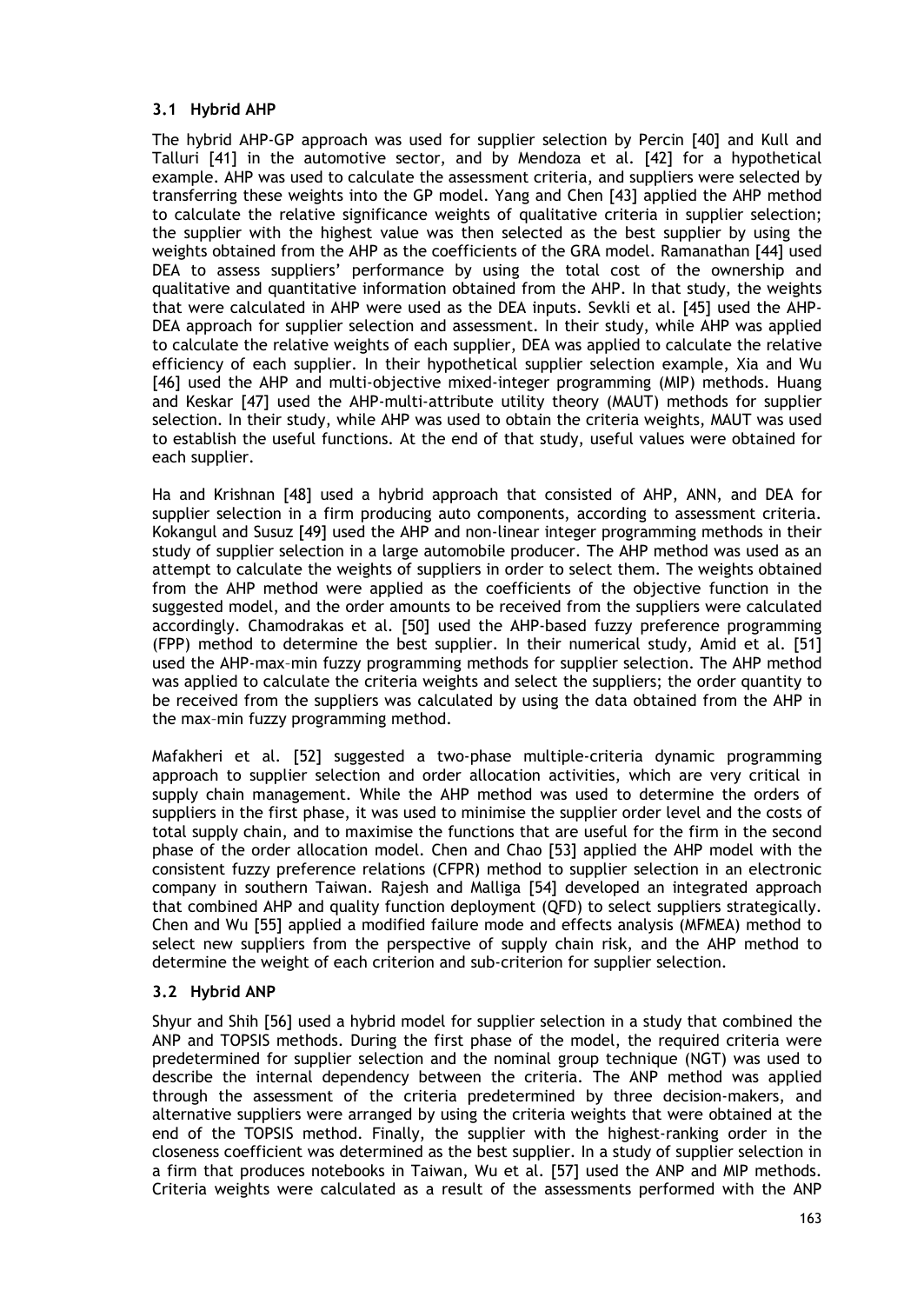method, in light of the selection criteria that were predetermined during the first phase of the study. Suppliers were selected by using the weights obtained from the ANP in the MIP method during the second phase. Finally, the order levels to be received from the suppliers were also calculated.

# **3.3 Hybrid ANN**

Kuo et al. [58] used a hybrid method that consisted of ANN, ANP, and DEA methods for the selection problem of environmentally-friendly suppliers in an electronic firm in Taiwan. In their study, the results obtained through the use of these three methods and dual uses of these methods were compared.

From this review of the literature, the hybrid methods used in supplier selection are summarised in Figure 3.



**Figure 3: Hybrid methods used for supplier selection**

From Figure 3, it is noted that a great majority (86 per cent (18)) of hybrid methods used in supplier selection consisted of AHP.

It can be concluded that AHP is easy to use, has great flexibility and wide applicability, and is logically consistent. It provides an estimate of additive utility weight that best matches the initial information provided by the decision-maker, and it provides a meaningful way to measure and combine tangible and intangible criteria in any decision. It can also be used with other techniques, such as mathematical programming, to take into account not only qualitative and quantitative factors, but also some real-world resource limitations (e.g., processing capacity, quality, and budget) [49]. AHP also has great capacity for handling qualitative and quantitative criteria used in such problems [50].

# **4 HYBRID FUZZY METHODS**

In this section, a detailed literature review is presented of hybrid fuzzy methods that were used from 2011 to 2014 for the supplier selection problem. The reviewed papers are categorised into groups on the basis of the hybrid fuzzy methods that were used for the different studies presented in the papers. These methods, which are outlined in the following nine subsections, can be grouped as follows:

# **4.1 Fuzzy TOPSIS**

Chen et al. [59] applied the fuzzy TOPSIS method to supplier selection in an advanced technology production firm. Depending on the five predetermined criteria for suppliers, three decision-makers assessed five alternative suppliers. At the end of the study, alternative suppliers were arranged according to their closeness coefficients. Shahanaghi and Yazdian [60] applied the fuzzy TOPSIS method to select the best supplier according to the predetermined criteria, in terms of the purchase of main components from alternative suppliers in an automotive company; the best supplier was selected at the end of the calculations that were performed after the assessment of four alternative suppliers by three decision-makers, according to the predetermined criteria. Buyukozkan and Ersoy [61] used the fuzzy TOPSIS method to select the external source suppliers of a firm operating in the informatics sector in Turkey. Boran et al. [62] used the TOPSIS method combined with the intuitionistic fuzzy set to select the supplier for a key component in the production process of an automotive company. An intuitionistic fuzzy weighted averaging (IFWA)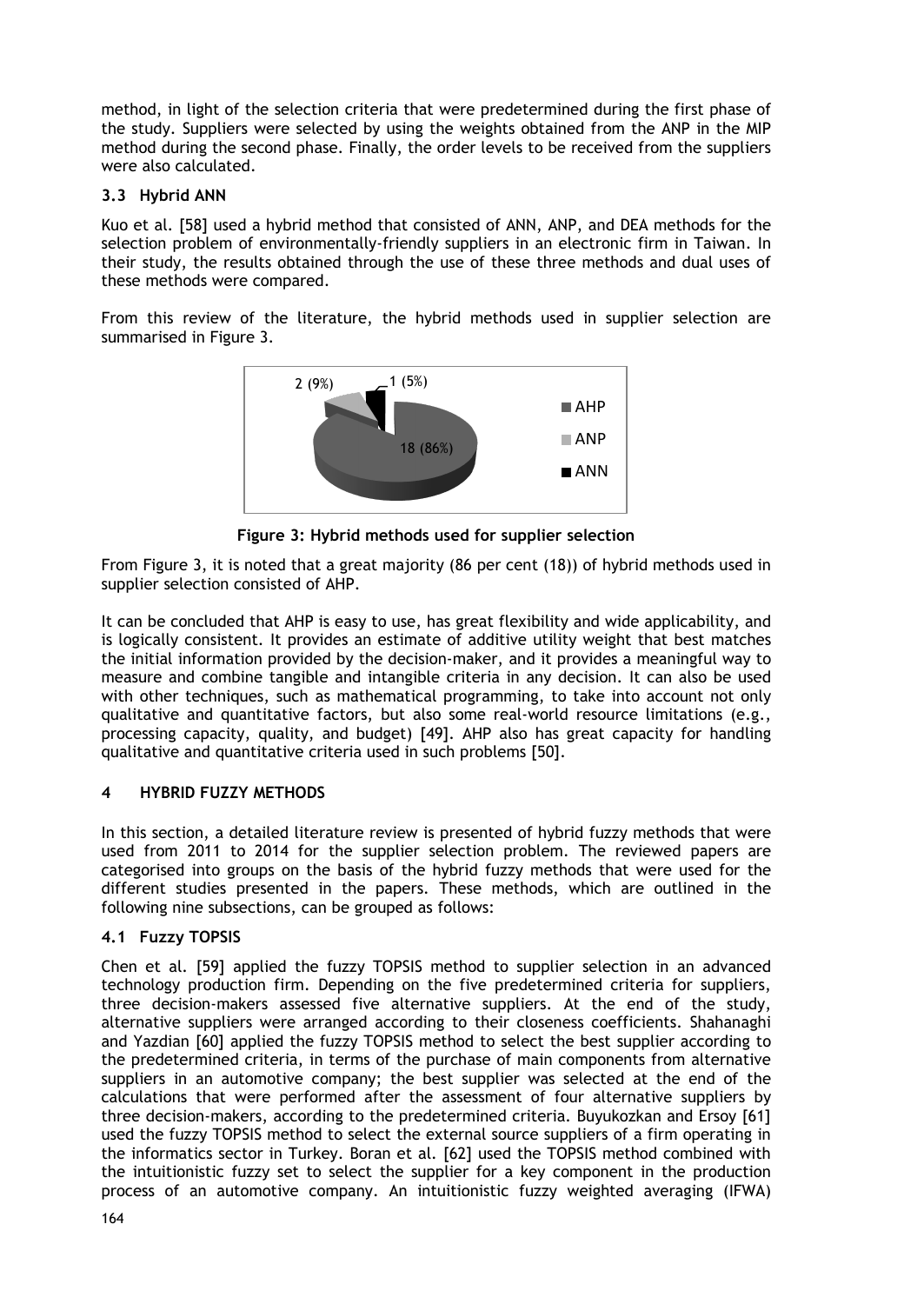operator was used to aggregate the individual opinions of decision-makers in rating the importance of criteria and alternatives. At the end of the study, alternative suppliers were arranged according to their closeness coefficients.

In the study of Wang et al. [63], three suppliers were assessed and arranged by three decision-makers according to four supplier selection criteria, performed according to the fuzzy TOPSIS-based hierarchical TOPSIS method. At the end of the study, it was indicated that this method was more reasonable than other methods, and could be applied to the calculation of weights in future studies or other decision-making areas. Awasthi et al. [64] used the fuzzy TOPSIS method for supplier selection; 12 selection criteria, which were determined in line with expert opinion, were assessed by three expert decision-makers for four alternative suppliers, and then suppliers were arranged according to their closeness index. A sensitivity analysis was conducted at the end of the study. Chen [65] used a twophase method that consisted of DEA and fuzzy TOPSIS methods for supplier selection in the textile sector in Taiwan. Liao and Kao [66] used the fuzzy TOPSIS and GP methods to select material suppliers for the purchase of key components in a firm producing clocks. In their study, a three-member decision-making committee assessed five alternative suppliers who were selected according to the predetermined criteria of supplier selection. In that study, fuzzy TOPSIS and GP were used in combination, and suppliers were arranged according to their closeness index. At the end of the study, the number of products to be received from suppliers was also determined. In a study performed in an automotive production factory that sought to purchase inside and outside mirrors for three automobile models, Jolai et al. [67] used fuzzy TOPSIS and GP methods to select the best supplier and determine the order quantity. Six suppliers chosen by the factory were then assessed by three decision-makers. The best supplier was selected with the fuzzy TOPSIS method and order quantity was determined by using the weights obtained from the fuzzy TOPSIS method combined with the GP method. At the end of the study, a sensitivity analysis determined that the results were consistent. Rouyendegh et al. [68] used a two-phase solution fuzzy TOPSIS method and multi-choice goal programming (MCGP) to select the best supplier. Junior et al. [69] used fuzzy TOPSIS and fuzzy AHP methods to aid the supplier selection decision process in the automotive industry.

# **4.2 Fuzzy AHP**

In a study performed in the manufacturing sector, Chan and Kumar [70] used the fuzzy extended AHP method to select the best global supplier for supplying critical components used in the assembling process. Three suppliers, who had been chosen according to the predetermined selection criteria, were assessed in accordance with the whole main/subcriteria; at the end of the study, the best global supplier was selected. Bottani and Rizzi [71] used fuzzy AHP and clustering analysis to select suppliers who enable the production of manufacturing and packaging machines of beverage products in Italy. In their study, while fuzzy AHP was applied to assess and arrange AHP alternatives, clustering analysis was applied to classify the arranged alternatives into convenient clusters; these applications reduced the number of suppliers from 92 to 18. Lee [72] suggested an analytical approach to select suppliers under fuzzy environments, and arranged the alternative suppliers at the end of the study by using the fuzzy AHP method to select suppliers for a firm producing TVs in Taiwan Sen et al. [73] used the fuzzy AHP and max-min approach for the primary selection of suppliers in the electrical-electronic industry in Turkey. While the fuzzy AHP method was used to determine the weights of the selected cost, quality, service, and reliability criteria, the max-min approach was used to describe the efficient supplier cluster according to the weighted criteria and non-parametric statistical test, and to maximise and minimise the supplier performance. The efficient supplier cluster was determined at the end of the study.

Kilincci and Onal [74] applied the fuzzy AHP method to select the best supplier in a firm that produces furniture-white goods in Turkey. Three alternative suppliers were assessed by this method, using the criteria that were obtained from the experience and research of experts in the production planning department. The supplier with the highest priority weight was selected as the best supplier. Khorasani and Bafruei [75] selected the best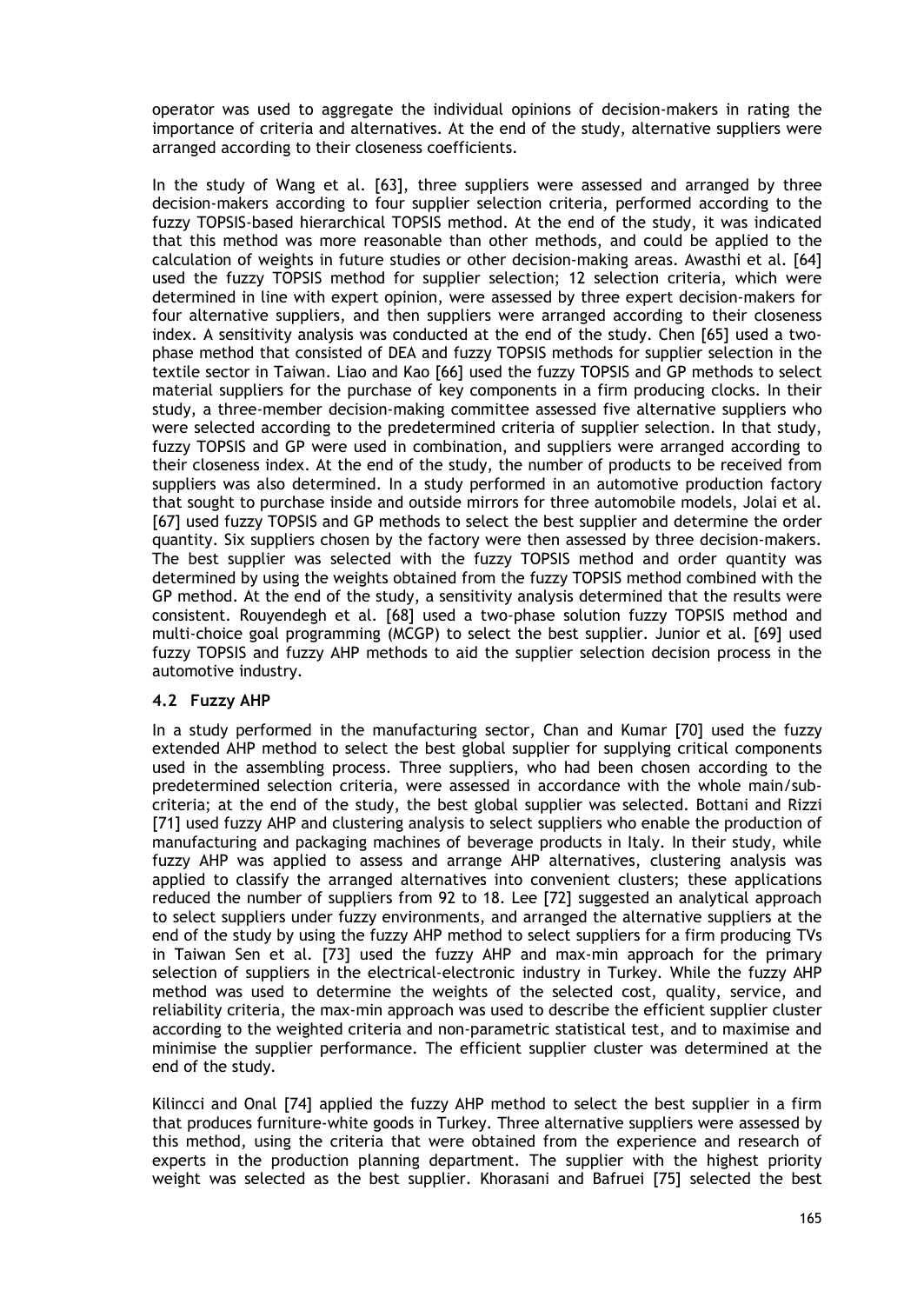supplier in the health sector of Iran. First, the most important criteria of supplier selection, such as price, quality, service, organisation, and technical issues, were determined through literature research. The best supplier was then selected through the use of fuzzy AHP, and they suggested that this method be used in combination with GP for future studies. Zeydan et al. [76] used fuzzy AHP, fuzzy TOPSIS, and DEA methods in their study of supplier selection and assessment in the automotive sector in Turkey. The fuzzy AHP method was applied to calculate the weights of the determined supplier selection criteria; the weights that were obtained from here were transferred to the fuzzy TOPSIS method, and suppliers were selected and assessed by using the results in the DEA method as an output. Punniyamoorth et al. [77] conducted field research for supplier selection; structural equation modelling (SEM) and fuzzy AHP methods were used on the results obtained from those who responded to this field research. The primary step in the study was to generate hypotheses about the supplier selection criteria, and then the relationships between the SEM and criteria and suppliers were revealed. Finally, suppliers were arranged according to their priority weights with the help of fuzzy AHP. Kannan et al. [78] applied fuzzy AHP, fuzzy TOPSIS, and fuzzy multi-objective linear programming (MOLP) to solve the problem of supplier selection and order allocation for an automobile manufacturing company in Iran. Kar [79] used fuzzy AHP and fuzzy GP for the solution supplier selection problem. Rezaei et al. [80] used fuzzy AHP to evaluate suppliers according to main criteria and sub-criteria.

# **4.3 Fuzzy ANP**

Razmi et al. [81] used the fuzzy ANP method for supplier selection. Four alternative suppliers were assessed according to six criteria, and alternative suppliers were arranged with the help of the method applied in the study. A sensitivity analysis was also conducted at the end of the study. Tuzkaya et al. [82] used the fuzzy ANP and fuzzy PROMETHEE methods in their study of supplier selection in the furniture white goods sector. Four alternative suppliers were assessed and arranged with this hybrid model, according to the six predetermined criteria for supplier selection. A sensitivity analysis was also conducted at the end of the study. Onut et al. [83] applied the fuzzy ANP and fuzzy TOPSIS methods to assess suppliers in the electrical-electronics sector in Turkey. Six suppliers were assessed with the fuzzy ANP method according to the predetermined criteria, and the criteria weights were obtained. Alternative suppliers were arranged by using the obtained weights in the fuzzy TOPSIS method, and a sensitivity analysis was conducted. In a hypothetical example of a firm that produces TVs, Wei et al. [84] used the fuzzy ANP method to select the best supplier from among the alternative suppliers. Vinodh et al. [85] used the fuzzy ANP method in their study of supplier selection in the electrical-electronics sector in India. In their study, three alternative suppliers were assessed under five supplier selections, and at the end of the study alternative suppliers were arranged and a sensitivity analysis was conducted. Buyukozkan and Cifci [86] used the fuzzy ANP method for supplier selection in a firm that operates in the furniture white goods sector in Turkey. Five alternative suppliers were assessed according to five criteria for supplier selection, and alternative suppliers were arranged. A sensitivity analysis was also conducted at the end of the study. Lin [87] used an integrated fuzzy ANP and fuzzy MOLP model for supplier evaluation and selection. Dargi et al. [88] used the fuzzy ANP method to evaluate suppliers for semi-assembly parts of an automobile manufacturer in Iran.

# **4.4 Fuzzy SMART**

Chou and Chang [89] used the fuzzy SMART approach to the supplier selection problem in a firm operating in the IT sector in Taiwan, according to five qualitative and quantitative criteria. In their study, three alternative suppliers were discussed and five decision-makers made assessments according to the selected criteria. At the end of the study, alternative suppliers were arranged according to their total crisp values, and a sensitivity analysis was conducted. They also suggested in their study that it would be convenient to use the SMART method for supplier selection in future studies.

### **4.5 Fuzzy quality function deployment (QFD)**

Bevilacqua et al. [90] suggested a new method that transfers the approach of typical QFD to the house of quality (HOQ) method in supplier selection. They applied this method as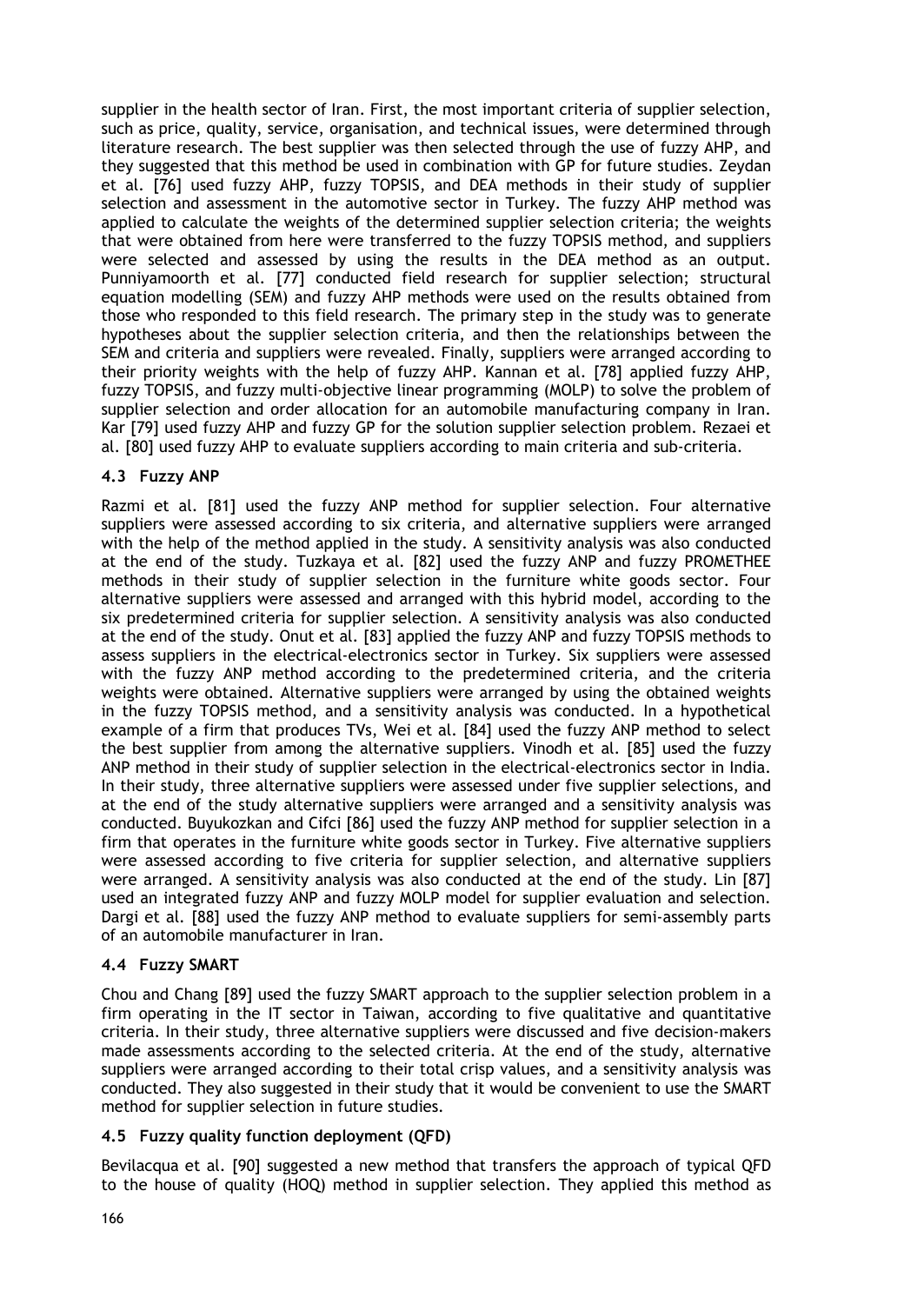fuzzy HOQ for the supplier selection of a firm operating in the automotive sector, and then they re-arranged the alternative suppliers at the end of the study. Amin and Razmi [91] used a fuzzy model that is integrated with the QFD for the selection of suppliers who provide internet services in the informatics sector in Iran. At the end of the study, alternative suppliers were arranged and a sensitivity analysis was conducted.

### **4.6 Fuzzy adaptive resonance theory (ART)**

Keskin et al. [92] used the fuzzy ART method for selecting convenient material suppliers who purchase rod and tie-rod components for an automotive production company. A decision-making committee, consisting of a group leader and the quality, purchase, production, and finance departments, determined fifteen selection criteria, and these were assessed for ten alternative suppliers. At the end of the study, the best suppliers were arranged and then grouped into different categories.

### **4.7 Fuzzy set theory (FST) and the Dempster Shafer theory of evidence (DST)**

Deng and Chan [93] proposed a MCDM methodology that combines FST and DST in the best supplier selection. First, the proposed method used linguistic items modelled as fuzzy numbers to represents experts' subjective opinions, in addition to crisp numbers to rank the performance of each criterion. At the end of their study, alternative suppliers arranged according to discounting coefficient of their.

### **4.8 Logarithmic fuzzy preference programming (LFPP)**

Wang and Chin [94] applied the method of LFPP to select a transportation firm in the transportation logistics sector in Turkey. Suppliers' priority weights were calculated as a result of the assessments, which were performed in light of the three main criteria that had been predetermined.

### **4.9 Fuzzy multi-objective programming (MOP)**

Amid et al. [95] used the fuzzy MOP method for supplier selection in a hypothetical example. In their study, cost, quality, service, and capacity were considered as the supplier selection criteria. The study was based on three basic objectives: minimising the net costs, decreasing rejected products, and minimising delivery delays. In order to attain these goals, three different conditions were considered in the study; as a consequence, results were obtained for the goals that were to be attained for these three conditions. Nazari-Shirkouhi et. al [96] used an interactive two-phase fuzzy MOLP model to solve a supplier selection problem with multiple price levels and multiple products.

After reviewing the literature, the hybrid methods used in supplier selection are presented in Figure 4.



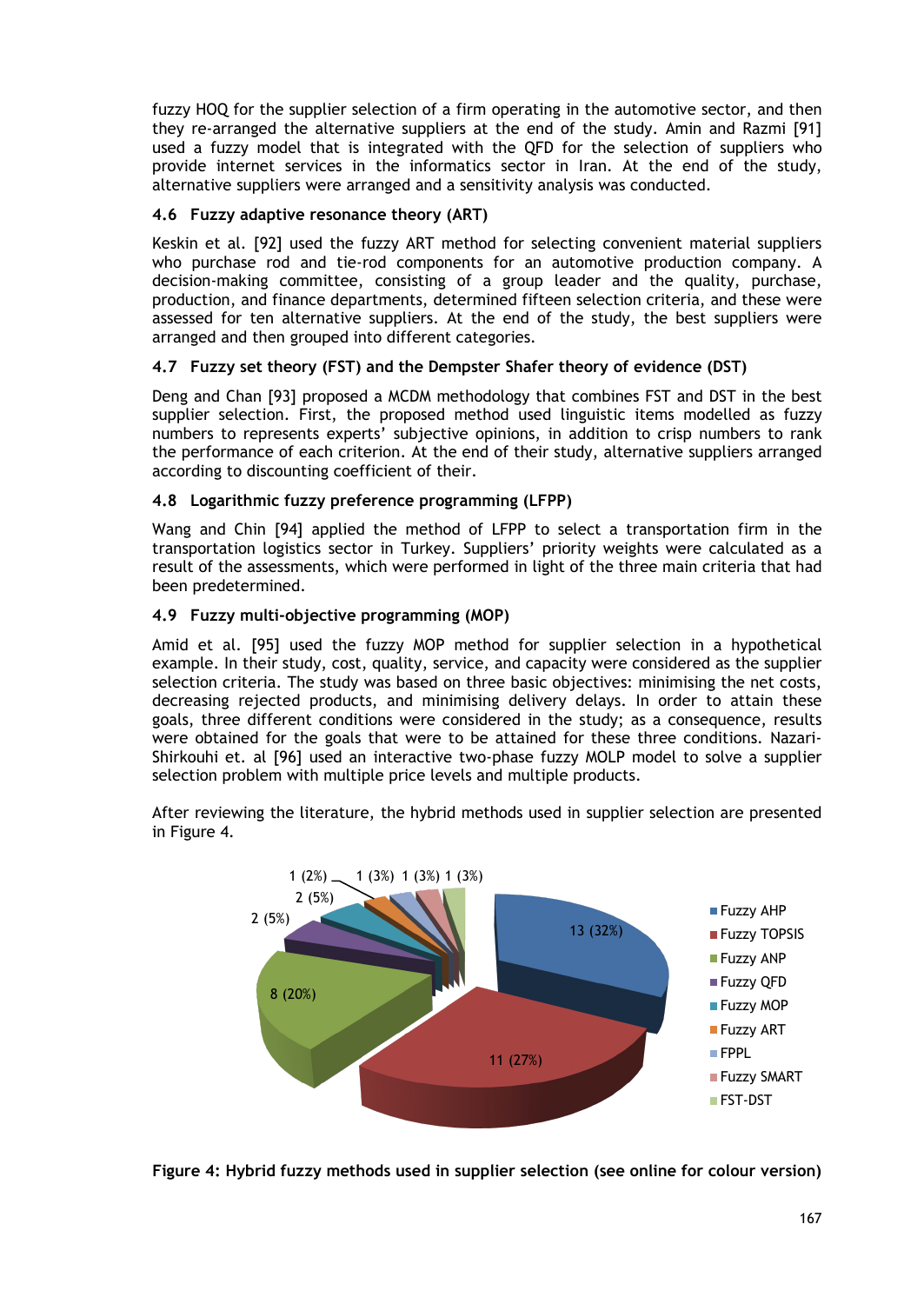From Figure 4, it is noted that fuzzy AHP, fuzzy TOPSIS, and fuzzy ANP are frequently used in the hybrid fuzzy methods, and that the use of hybrid fuzzy methods has become widespread over the last decade.

It is worth highlighting that in fuzzy TOPSIS, attributed values are represented by fuzzy numbers. Using this method, the decision-makers' fuzzy assignments with different rating viewpoints and the trade-offs among different criteria are considered in the aggregation procedure to ensure more accurate decision-making [83].

After reviewing the literature, the sector-based distribution of the methods used in supplier selection is presented in Figure 5.



**Figure 5: Sector-based distribution of the methods used in supplier selection (see online for colour version)**

From Figure 5, it follows that while AHP is mostly used in the electrical-electronics and manufacturing sectors, ANP is mainly used in the electrical-electronics sector, and GP, fuzzy AHP, and fuzzy TOPSIS are often used in the automotive sector.

On the other hand, examining the supplier selection criteria presented in Figure 6, the rates of use are as follows: quality is 22 per cent, delivery is 17 per cent, cost is 15 per cent, and price is 14 per cent.



**Figure 6: Supplier selection criteria (see online for colour version)**

The chronological summary of the literature review addressing MCDM methods used in supplier selection and their sector-based application can be seen in the table presented in the Appendix.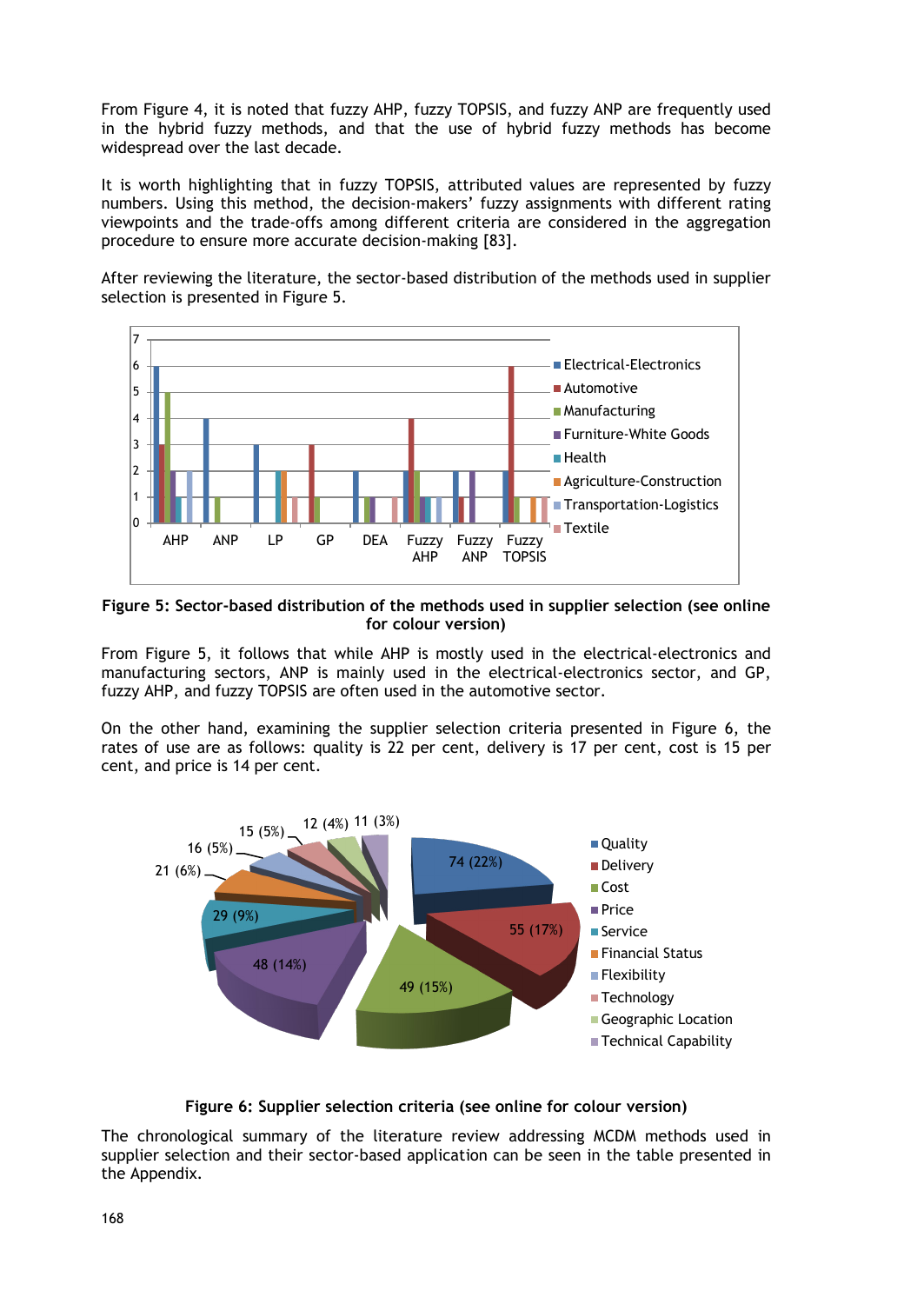#### **5 IMPLICATIONS OF THE LITERATURE REVIEW AND CONCLUSION**

Together with increasing global competition, enterprises encounter the pressure of reducing their production and material costs in order to sustain competitive advantage. For this reason, supplier selection has become very important. As one of the MCDM problems, supplier selection problems are frequently encountered within supply chain management. Furthermore, the determination of the convenient criteria and methods, and a clear expression of interactions, is very important for solving these problems. Scientific methods should be used in the supplier selection process in order to determine enterprises' preferences accurately. Otherwise, suppliers who do not meet the determined objectives might be selected.

In this study, a literature review was conducted on MCDM methods that were used between 2001 and 2014 for the supplier selection problem. Altogether, 91 studies were examined. The methods that were used for supplier selection were separated into three main groups: individual, hybrid, and hybrid-fuzzy methods.

Examining the resulting tables, AHP is mostly used in the individual and hybrid methods; fuzzy AHP, fuzzy TOPSIS, and fuzzy ANP are mostly used in the hybrid fuzzy methods; and the use of hybrid fuzzy methods has become widespread for the last decade.

Examining the sector-based distribution of the reviewed studies on methods used in supplier selection, it becomes evident that supplier selection studies are predominantly conducted in the electrical-electronics and automotive sectors. Since the products these two sectors produce generally consist of many components, the selection of suppliers with whom they should cooperate to provide these components is very important for the producers in these sectors.

Regarding the distribution of sector-based applications of methods used in supplier selection, it was revealed that AHP was mostly used in the electrical-electronics and manufacturing sector, ANP was used in the electrical-electronics sector, fuzzy AHP was used equally in the electrical-electronics and manufacturing sectors, and GP, fuzzy AHP, and fuzzy TOPSIS were used in the automotive sector.

This study is regarded as an important guide for researchers and performers who will conduct studies of the supplier selection problem, especially in seeking to understand the frequency of the supplier selection criteria and methods being used in supplier selection, whether generally or sector-based.

#### **REFERENCES**

- [1] **Chen, K.L., Chen, K.S. & Li, R.K.** 2005. Suppliers capability and price analysis chart. *International Journal of Production Economics*, 98, pp. 315–327.
- [2] **Weber, C.A., Current, J.D. & Desai, A.** 2000. An optimization approach to determining the number of vendors to employ*. Supply Chain Management: An International Journal*, 5(2), pp. 90- 98.
- [3] **Timmerman, E.** 1986. An approach to vendor performance evaluation. *Journal of Purchasing and Materials Management*, 26(4), pp. 2–8.
- [4] **Saghafian, S. & Hejazi, S.R.** 2005. Multi–criteria group decision making using a modified fuzzy TOPSIS procedure. *International Conference on Computational Intelligence for Modelling, Control and Automation, and International Conference on Intelligent Agents, Web Technologies and Internet Commerce, IEEE.*
- [5] **Narasimhan, R.** 1983. An Analytical approach to supplier selection. *Journal of Purchasing and Materials Management*, 19(4), pp. 27-32.
- [6] **Muralidharan, C., Anantharaman, N. & Deshmukh, S.G.** 2002. A multi-criteria group decisionmaking model for supplier rating. *The Journal of Supply Chain Management*, Fall, pp. 22- 33.
- [7] **Chan, F.T.S.** 2003. Interactive selection model for supplier selection process: An analytical hierarchy process approach. *International Journal of Production Research,* 41(15), pp. 3549- 3579.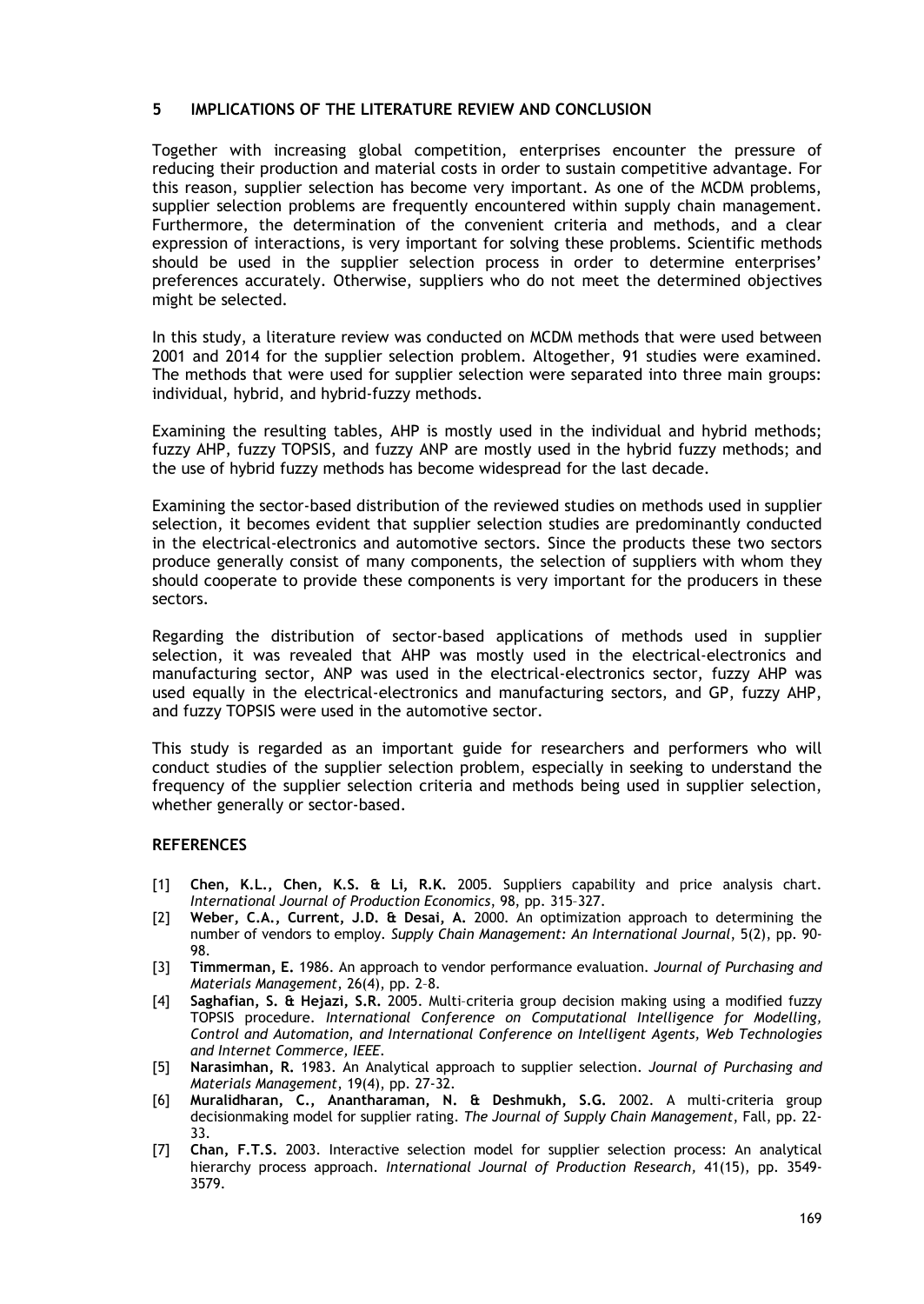- [8] **Chan, F.T.S. & Chan, H.K.** 2004. Development of the supplier selection model A case study in the advanced technology industry. *Proceedings of the Institution of Mechanical Engineers, Part B – Journal of Engineering Manufacture,* 218 (12), pp. 1807–1824.
- [9] **Liu, F.H.F. & Hai, H.L.** 2005. The voting analytic hierarchy process method for selecting suppliers. *International Journal of Production Economics*, 97(3), pp. 308–317.
- [10] **Hou, J. & Su, D.** 2006. Integration of web services technology with business models within the total product design process for supplier selection. *Computers in Industry*, 57, pp. 797–808.
- [11] **Chan, F.T.S., Chan, H.K., Ip, R.W.L. & Lau, H.C.W.** 2007. A decision support system for supplier selection in the airline industry. *Proceedings of the Institution of Mechanical Engineers, Part B – Journal of Engineering Manufacture*, 221(4), pp. 741–758.
- [12] **Asamoah, D., Annan, J. & Nyarko, S.** 2012. AHP approach for supplier evaluation and selection in a pharmaceutical manufacturing firm in Ghana. *International Journal of Business and Management*, 7(10), pp. 49-62.
- [13] **Bruno, G., Esposito, E., Genovese, A. & Passaro, R.** 2012. AHP-based approaches for supplier evaluation: Problems and perspectives. *Journal of Purchasing and Supply Management*, 18(3), pp. 159-172.
- [14] **Sarkis, J. & Talluri, S.** 2002. A model for strategic supplier selection. *The Journal of Supply Chain Management*, Winter, pp. 18-28.
- [15] **Bayazit, O.** 2006. Use of analytic network process in vendor selection decisions. *Benchmarking: An International Journal,* 13(5), pp. 566–579.
- [16] **Gencer, C. & Gurpinar, D.** 2007. Analytic network process in supplier selection: A case study in an electronic firm. *Applied Mathematical Modelling*, 31(11), pp. 2475–2486.
- [17] **Liao, S.K., Chang, K.L. & Tseng, T.W.** 2010. Optimal selection of program suppliers for TV companies using an analytic network process (ANP) approach. *Asia-Pacific Journal of Operational Research,* 27(6), pp. 753–767.
- [18] **Narasimhan, R., Talluri, S. & Mendez, D.** 2001. Supplier evaluation and rationalization via data envelopment analysis: An empirical examination. *The Journal of Supply Chain Management*, Summer, pp. 28-37.
- [19] **Mahdiloo, M., Noorizadeh, A. & Saen, R.F.** 2011. A new approach for considering a dual-role factor in supplier selection problem. *International Journal of Academic Research,* 3(1), pp. 261- 266.
- [20] **Dobos, I. & Vörösmarty, G.** 2014. Green supplier selection and evaluation using DEA-type composite indicators. *International Journal of Production Economics*, 157, pp. 273-278.
- [21] **Li, G.D., Yamaguchi, D. & Nagai., M.** 2008. A grey-based rough decision-making approach to supplier selection. *International Journal of Advanced Manufacturing Technology*, 36, pp. 1032– 1040.
- [22] **Florez-Lopez, R.** 2007. Strategic supplier selection in the added-value perspective: A CI approach. *Information Sciences*, 177(5), pp. 1169–1179.
- [23] **Aksoy, A. & Ozturk, N.** 2011. Supplier selection and performance evaluation in just-in-time production environments. *Expert Systems with Applications*, 38, pp. 6351–6359.
- [24] **Golmohammadi, D.** 2011. Neural network application for fuzzy multi-criteria decision making problems. *International Journal of Production Economics*, 131, pp. 490–504.
- [25] **Karpak, B., Kumcu, E. & Kasuganti, R.R.** 2001. Purchasing materials in the supply chain: Managing a multi-objective task. *European Journal of Purchasing & Supply Management*, 7, pp. 209–216.
- [26] **Jadidi, O.M.I.D., Zolfaghari, S. & Cavalieri, S.** 2014. A new normalized goal programming model for multi-objective problems: A case of supplier selection and order allocation. *International Journal of Production Economics*,148, pp. 158-165.
- [27] **Ghodsypour, S.H. & O'Brien, C.** 2001. The total cost of logistics in supplier selection, under conditions of multiple sourcing, multiple criteria and capacity constraint. *International Journal of Production Economics*, 73, pp. 15-27.
- [28] **Talluri, S.** 2002. A buyer–seller game model for selection and negotiation of purchasing bids. *European Journal of Operational Research*, 143, pp. 171–180.
- [29] **Talluri, S. & Narasimhan, R.** 2003. Vendor evaluation with performance variability: A max–min approach. *European Journal of Operational Research*, 146, pp. 543–552.
- [30] **Hong, G.H., Park, S.C., Jang, D.S. & Rho, H.M.** 2005. An effective supplier selection method for constructing a competitive supply-relationship. *Expert Systems with Applications*, 28(4), pp. 629– 639.
- [31] **Ng, W.L.** 2008. An efficient and simple model for multiple criteria supplier selection problem. *European Journal of Operational Research*, 186(3), pp. 1059–1067.
- [32] **Ware, N.R., Singh, S.P. & Banwet, D.K.** 2014. A mixed-integer non-linear program to model dynamic supplier selection problem. *Expert Systems with Applications*, 41(2), pp. 671-678.
- [33] **Narasimhan, R., Talluri, S. & Mahapatra, S.K.** 2006. Multiproduct, multicriteria model for supplier selection with product life-cycle considerations. *Decision Sciences*, 37(4), pp. 577–603.
- [34] **Ozkok, B.A. & Tiryaki, F.** 2011. A compensatory fuzzy approach to multi-objective linear supplier selection problem with multiple-item. *Expert Systems with Applications*, 38, 11363–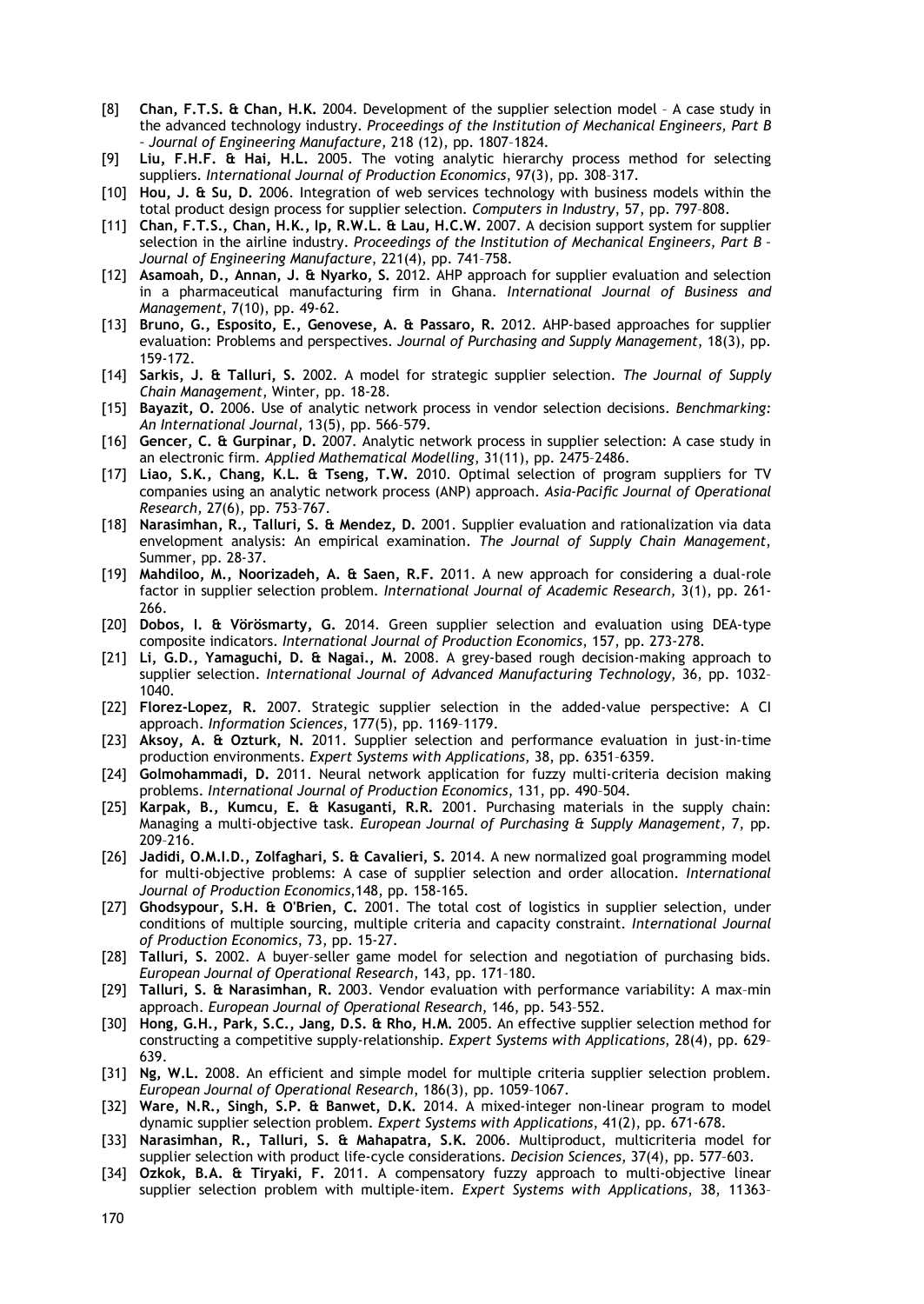11368.

- [35] **Amin, S.H. & Zhang, G.** 2012. An integrated model for closed-loop supply chain configuration and supplier selection: Multi-objective approach. *Expert Systems with Applications*, 39(8), p 6782- 6791.
- [36] **Barla, S.B.** 2003. A case study of supplier selection for lean supply by using a mathematical model. *Logistics Information Management*, 16(6), pp. 451-459.
- [37] **Choy, K.L., Lee, W.B. & Lo, V.** 2005. A knowledge-based supplier intelligence retrieval system for outsource manufacturing. *Knowledge-Based Systems*, 18(1), pp. 1–17.
- [38] **Liao, Z. & Rittscher, J.** 2007. A multi-objective supplier selection model under stochastic demand conditions. *International Journal of Production Economics*, 105(1), pp. 150–159.
- [39] **Safa, M., Shahi, A., Haas, C.T. & Hipel, K.W.** 2014. Supplier selection process in an integrated construction materials management model. *Automation in Construction*, 48, pp. 64-73.
- [40] **Percin, S.** 2006. An application of the integrated AHP–PGP model in supplier selection. *Measuring Business Excellence*, 10(4), pp. 34–49.
- [41] **Kull, T.J. & Talluri, S.** 2008. A supply-risk reduction model using integrated multicriteria decision making*. IEEE Transactions on Engineering Management*, 55(3), pp. 409–419.
- [42] **Mendoza, A., Santiago, E. & Ravindran, A.R.** 2008. A three-phase multicriteria method to the supplier selection problem. *International Journal of Industrial Engineering*, 15(2), pp. 195–210.
- [43] **Yang, C.C. & Chen, B.S.** 2006. Supplier selection using combined analytical hierarchy process and grey relational analysis. *Journal of Manufacturing Technology Management*, 17(7), pp. 926– 941.
- [44] **Ramanathan, R.** 2007. Supplier selection problem: Integrating DEA with the approaches of total cost of ownership and AHP. *Supply Chain Management: An International Journal*, 12(4), pp. 258– 261.
- [45] **Sevkli, M., Koh, S.C.L., Zaim, S., Demirbag, M. & Tatoglu, E.** 2007. An application of data envelopment analytic hierarchy process for supplier selection: A case study of BEKO in Turkey. *International Journal of Production Research*, 45(9), pp. 1973–2003.
- [46] **Xia, W. & Wu, Z.** 2007. Supplier selection with multiple criteria in volume discount environments. *OMEGA – International Journal of Management Science*, 35(5), pp. 494–504.
- [47] **Huang, S.H. & Keskar, H.** 2007. Comprehensive and configurable metrics for supplier selection. *International Journal of Production Economics*, 105(2), pp. 510–523.
- [48] **Ha, S.H. & Krishnan, R.** 2008. A hybrid approach to supplier selection for the maintenance of a competitive supply chain. *Expert Systems with Applications*, 34(2), pp. 1303–1311.
- [49] **Kokangul, A. & Susuz, Z.** 2009. Integrated analytical hierarch process and mathematical programming to supplier selection problem with quantity discount. *Applied Mathematical Modelling*, 33, pp. 1417–1429.
- [50] **Chamodrakas, I., Batis, D. & Martakos, D.** 2010. Supplier selection in electronic marketplaces using satisficing and fuzzy AHP. *Expert Systems with Applications*, 37, pp. 490–498.
- [51] **Amid, A., Ghodsypour, S.H. & O'Brien, C.** 2011. A weighted max–min model for fuzzy multiobjective supplier selection in a supply chain. *International Journal of Production Economics,* 131, pp. 139–145.
- [52] **Mafakheri, F., Breton, M. & Ghoniem, A.** 2011. Supplier selection-order allocation: A two-stage multiple criteria dynamic programming approach. *International Journal of Production Economics*, 132, pp. 52–57.
- [53] **Chen, Y.H. & Chao, R.J.** 2012. Supplier selection using consistent fuzzy preference relations. *Expert Systems with Applications*, 39(3), pp. 3233-3240.
- [54] **Rajesh, G. & Malliga, P.** 2013. Supplier selection based on AHP QFD methodology. *Procedia Engineering*, 64, pp. 1283-1292.
- [55] **Chen, P. S. & Wu, M.T.** 2013. A modified failure mode and effects analysis method for supplier selection problems in the supply chain risk environment: A case study. *Computers & Industrial Engineering*, 66(4), pp. 634-642.
- [56] **Shyur, H.J. & Shih, H.S.** 2006. A hybrid MCDM model for strategic vendor selection. *Mathematical and Computer Modelling*, 44, pp. 749–761.
- [57] **Wu, W.Y., Sukoco, B.M., Li, C.Y. & Chen, S.H.** 2009. An integrated multi-objective decisionmaking process for supplier selection with bundling problem. *Expert Systems with Applications*, 36, pp. 2327–2337.
- [58] **Kuo, R.J., Wang, Y.C. & Tien, F.C.** 2010. Integration of artificial neural network and MADA methods for gren supplier selection. *Journal of Cleaner Production*, 18, pp. 1161-1170.
- [59] **Chen, C.T., Lin, C.T. & Huang, S.F.** 2006. A fuzzy approach for supplier evaluation and selection in supply chain management. *International Journal of Production Economics*, 102(2), pp. 289– 301.
- [60] **Shahanaghi, K. & Yazdian, S.A.** 2009. Vendor selection using a new fuzzy group TOPSIS approach. *Journal of Uncertain Systems*, 3(3), pp. 221-231.
- [61] **Buyukozkan, G. & Ersoy, M.S.** 2009. Applying fuzzy decision making approach to IT outsourcing supplier selection. *World Academy Science –Engineering and Technology*, 55, pp. 411-415.
- [62] **Boran, F.E., Genc, S., Kurt, M. & Akay, D.** 2009. A multi-criteria intuitionistic fuzzy group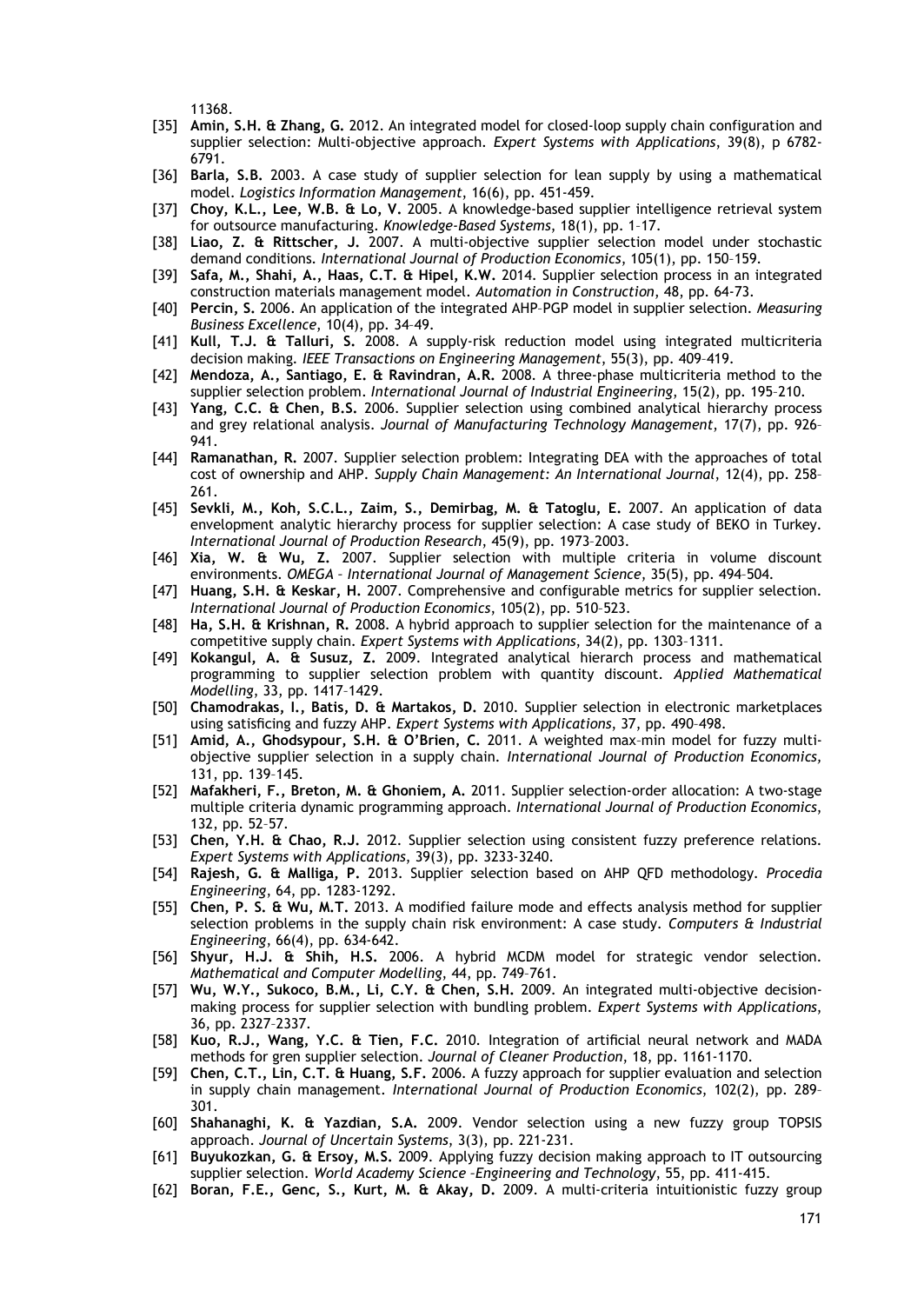decision making for supplier selection with TOPSIS method. *Expert Systems with Applications*, 36(8), pp. 11363–11368.

- [63] **Wang, J.V., Cheng, C.H. & Kun-Cheng, H.** 2009. Fuzzy hierarchical TOPSIS for supplier selection*. Applied Soft Computing*, 9, pp. 377–386.
- [64] **Awasthi, A., Chauhan, S.S. & Goyal, S.K.** 2010. A fuzzy multicriteria approach for evaluating environmental performance of suppliers. *International Journal of Production Economics*, 126, pp. 370–378.
- [65] **Chen, Y.J.** 2011. Structured methodology for supplier selection and evaluation in a supply chain. *Information Sciences*, 181, pp. 1651–1670.
- [66] **Liao, C.N. & Kao, H.P.** 2011. An integrated fuzzy TOPSIS and MCGP approach to supplier selection in supply chain management. *Expert Systems with Applications*, 38(9), pp. 10803– 10811.
- [67] **Jolai, F., Yazdian, S.A., Shahanaghi, K. & Khojasteh, M.A.** 2011. Integrating fuzzy TOPSIS and multi-period goal programming for purchasing multiple products from multiple suppliers. *Journal of Purchasing & Supply Management*, 17, pp. 42–53.
- [68] **Rouyendegh, B.D. & Saputro, T.E.** 2014. Supplier selection using integrated fuzzy TOPSIS and MCGP: A case study. *Procedia-Social and Behavioral Sciences*, 116, pp. 3957-3970.
- [69] **Junior, F.R.L., Osiro, L. & Carpinetti, L.C.R.** 2014. A comparison between fuzzy AHP and fuzzy TOPSIS methods to supplier selection. *Applied Soft Computing*, 21, pp. 194-209.
- [70] **Chan, F.T.S. & Kumar, N.** 2007. Global supplier development considering risk factors using fuzzy extended AHP-based approach. *OMEGA – International Journal of Management Science*, 3(4), pp. 417–431.
- [71] **Bottani, E. & Rizzi, A.** 2008. An adapted multi-criteria approach to suppliers and products selection – An application oriented to lead-time reduction. *International Journal Production Economics*, 111(2), pp. 763–781.
- [72] **Lee, A.H.I.** 2009. A fuzzy supplier selection model with the consideration of benefits, opportunities, costs and risks. *Expert Systems with Applications*, 36, pp. 2879–2893.
- [73] **Sen, C.G., Sen, S. & Baslıgil, H.** 2010. Pre-selection of suppliers through an integrated fuzzy analytic hierarchy process and max-min methodology. *International Journal of Production Research*, 48(6), pp. 1603–1625.
- [74] **Kilincci, O. & Onal, S.A.** 2011. Fuzzy AHP approach for supplier selection in a washing machine company. *Expert Systems with Applications*, 38, pp. 9656–9664.
- [75] **Khorasani, O. & Bafruei, M.K.** 2011. A fuzzy AHP approach for evaluating and selecting supplier in pharmaceutical industry*. International Journal of Academic Research*, 3(1), pp. 346-352.
- [76] **Zeydan, M., Colpan, C. & Cobanoglu, C.** 2011. A combined methodology for supplier selection and performance evaluation. *Expert Systems with Applications*, 38, pp. 2741–2751.
- [77] **Punniyamoorthy, M., Mathiyalagan, P. & Parthiban, P.** 2011. A strategic model using structural equation modeling and fuzzy logic in supplier selection. *Expert Systems with Applications,* 38, pp. 458–474.
- [78] **Kannan, D., Khodaverdi, R., Olfat, L., Jafarian, A. & Diabat, A.** 2013. Integrated fuzzy multi criteria decision making method and multi-objective programming approach for supplier selection and order allocation in a green supply chain. *Journal of Cleaner Production*, 47, pp. 355-367.
- [79] **Kar, A.K.** 2014. Revisiting the supplier selection problem: An integrated approach for group decision support. *Expert systems with applications*, 41(6), pp. 2762-2771.
- [80] **Rezaei, J., Fahim, P.B. & Tavasszy, L.** 2014. Supplier selection in the airline retail industry using a funnel methodology: Conjunctive screening method and fuzzy AHP. *Expert Systems with Applications*, 41(18), pp. 8165-8179.
- [81] **Razmi, J., Rafiei, H. & Hashemi, M.** 2009. Designing a decision support system to evaluate and select suppliers using fuzzy analytic network process. *Computers & Industrial Engineering*, 57, pp. 1282–1290.
- [82] **Tuzkaya, G., Ozgen, A., Ozgen, D. & Tuzkaya, U.R.** 2009. Environmental performance evaluation of suppliers: A hybrid fuzzy multi-criteria decision approach. *International Journal of Environmental Science and Technology*, 6 (3), pp. 477-490.
- [83] **Onut, S., Kara, S.S. & Isik, E.** 2009. Long term supplier selection using a combined fuzzy MCDM approach: A case study for a telecommunication company. *Expert Systems with Applications,* 36, pp. 3887–3895.
- [84] **Wei, J.Y., Sun, A.F. & Wang, C.H.** 2010. The application of fuzzy-ANP in the selection of supplier in supply chain management. *International Conference on Logistics Systems and Intelligent Management*, pp. 1357–1360.
- [85] **Vinodh, S., Ramiya, R.A. & Gautham, S.G.** 2011. Application of fuzzy analytic network process for supplier selection in a manufacturing organization. *Expert Systems with Applications*, 38, pp. 272–280.
- [86] **Buyukozkan, G. & Cifci, G.** 2011. A novel fuzzymulti-criteria decision framework for sustainable supplier selection with incomplete information. *Computers in Industry*, 62, pp. 164–174.
- [87] **Lin, R.H.** 2012. An integrated model for supplier selection under a fuzzy situation. *International Journal of Production Economics*, 138(1), pp. 55-61.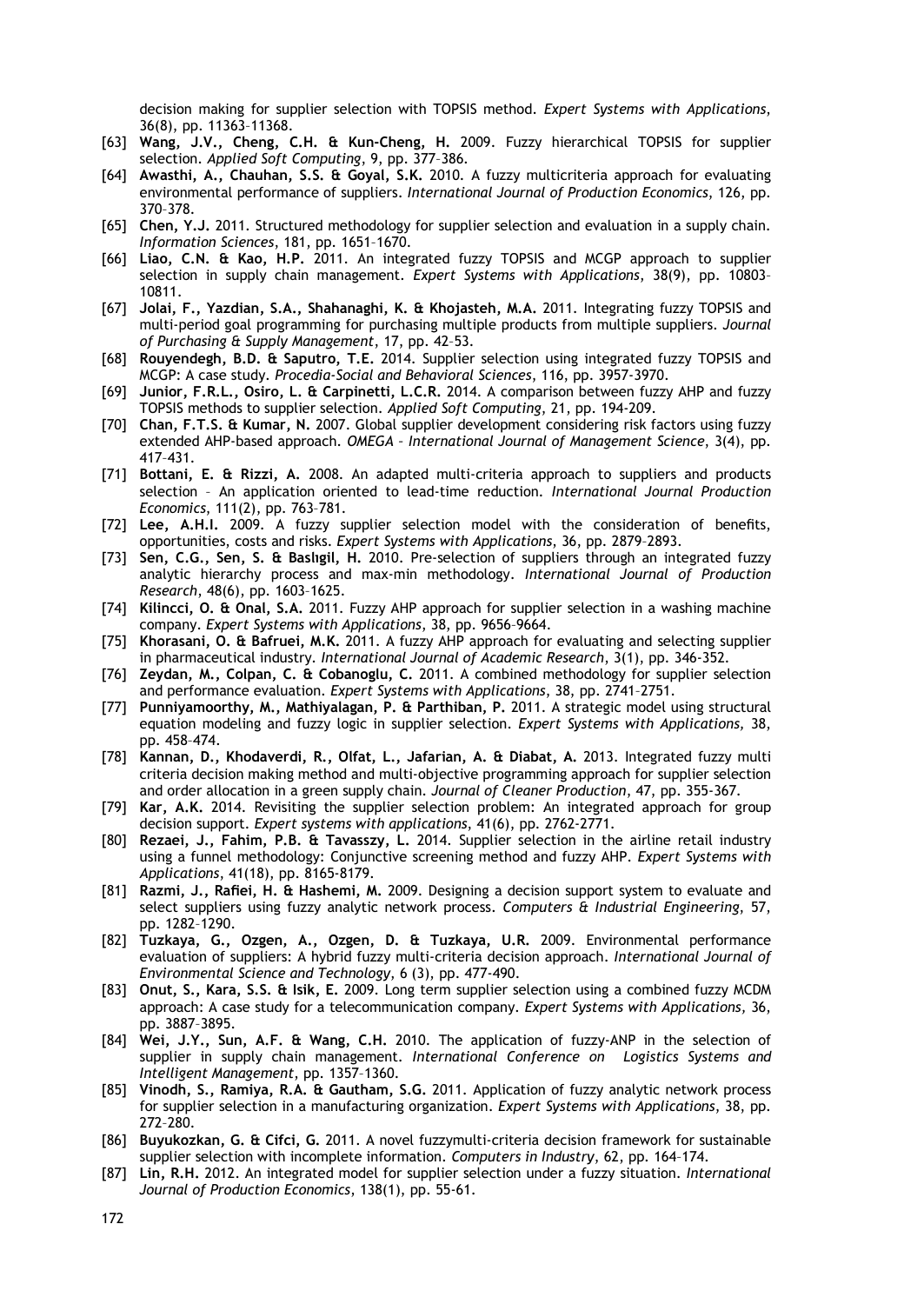- [88] **Dargi, A., Anjomshoae, A., Galankashi, M.R., Memari, A. & Tap, M.B.M.** 2014. Supplier selection: A fuzzy-ANP approach. *Procedia Computer Science*, 31, pp. 691-700.
- [89] **Chou, S.Y. & Chang, Y.H.** 2008. A decision support system for supplier selection based on a strategy-aligned fuzzy SMART approach. *Expert Systems with Applications*, 34(4), pp. 2241-2253.
- [90] **Bevilacqua, M., Ciarapica, F.E. & Giacchetta, G.** 2006. A fuzzy-QFD approach to supplier selection. *Journal of Purchasing and Supply Management*, 12(1), pp. 14–27.
- [91] **Amin, S.H. & Razmi, J.** 2009. An integrated fuzzy model for supplier management: A case study of ISP selection and evaluation. *Expert Systems with Applications*, 36, pp. 8639–8648.
- [92] **Keskin, G.A., Ilhan, S. & Ozkan, C.** 2010. The fuzzy ART algorithm: A categorization method for supplier evaluation and selection. *Expert Systems with Applications*, 37, pp. 1235–1240.
- [93] **Deng, Y. & Chan, F.T.S.** 2011. A new fuzzy dempster MCDM method and its application in supplier selection*. Expert Systems with Applications*, 38, pp. 9854–9861.
- [94] **Wang, Y.M. & Chin, K.S.** 2011. Fuzzy analytic hierarchy process: A logarithmic fuzzy preference programming methodology. *International Journal of Approximate Reasoning*, 52, pp. 541–553.
- [95] **Amid, A., Ghodsypour, S.H. & O'Brien, C.** 2006. Fuzzy multiobjective linear model for supplier selection in a supply chain. *International Journal of Production Economics*, 104(2), pp. 394–407.
- [96] **Nazari-Shirkouhi, S., Shakouri, H., Javadi, B. & Keramati, A.** 2013. Supplier selection and order allocation problem using a two-phase fuzzy multi-objective linear programming. *Applied Mathematical Modelling*, 37(22), pp. 9308-9323.

#### **APPENDIX**

| Author(s)               | Year | Method(s)                                  | Sector-based<br>Application  | <b>Supplier Selection Criteria</b>                                                                                                                  |
|-------------------------|------|--------------------------------------------|------------------------------|-----------------------------------------------------------------------------------------------------------------------------------------------------|
| Karpak et al.           | 2001 | GP                                         | Manufacturing                | Product cost, product quality, delivery<br>reliability                                                                                              |
| Ghodsypour &<br>O'Brien | 2001 | Mixed-integer<br>non-linear<br>programming | Hypothetical<br>example      | Price, order cost, timely delivery, capacity,<br>perfect rate                                                                                       |
| Narasimhan et<br>al.    | 2001 | <b>DEA</b>                                 | Electrical-<br>electronics   | Quality, price, delivery, performance of<br>decreasing the cost                                                                                     |
| Talluri                 | 2002 | Binary-integer<br>linear<br>programming    | Health                       | Price, quality, delivery                                                                                                                            |
| Sarkis & Talluri        | 2002 | ANP                                        | Manufacturing                | Culture, technology, relation, cost, quality,<br>time, flexibility                                                                                  |
| Muralidharan<br>et al.  | 2002 | AHP                                        | Manufacturing                | Quality, delivery, price, technical skill,<br>financial condition, previous performance<br>attitude, factorisation, flexibility, service            |
| Barla                   | 2003 | <b>SMART</b>                               | Manufacturing                | Subcontractor reliability, subcontractor skill,<br>quality organisation, geographical position,<br>financial situation, service                     |
| Talluri &<br>Narasimhan | 2003 | Linear<br>programming                      | Health                       | Unit price, timely delivery, rejection, late<br>delivery                                                                                            |
| Chan                    | 2003 | AHP                                        | Hypothetical<br>example      | Cost, quality, delivery, design                                                                                                                     |
| Chan & Chan             | 2004 | AHP                                        | Electrical-<br>electronics   | Cost, delivery, flexibility, innovation, quality,<br>service                                                                                        |
| Choy et al.             | 2005 | <b>CBR</b>                                 | Manufacturing                | Price, delivery, quality, innovation level,<br>technology level, culture, commercial<br>awareness, production flexibility, ease of<br>communication |
| Liu & Hai               | 2005 | AHP                                        | Furniture white<br>goods     | Quality, responsibility, discipline, delivery,<br>financial management, technical skill                                                             |
| Hong et al.             | 2005 | Mixed-integer<br>linear<br>programming     | Agriculture-<br>construction | Number of the purchased goods, quality, price,<br>amount                                                                                            |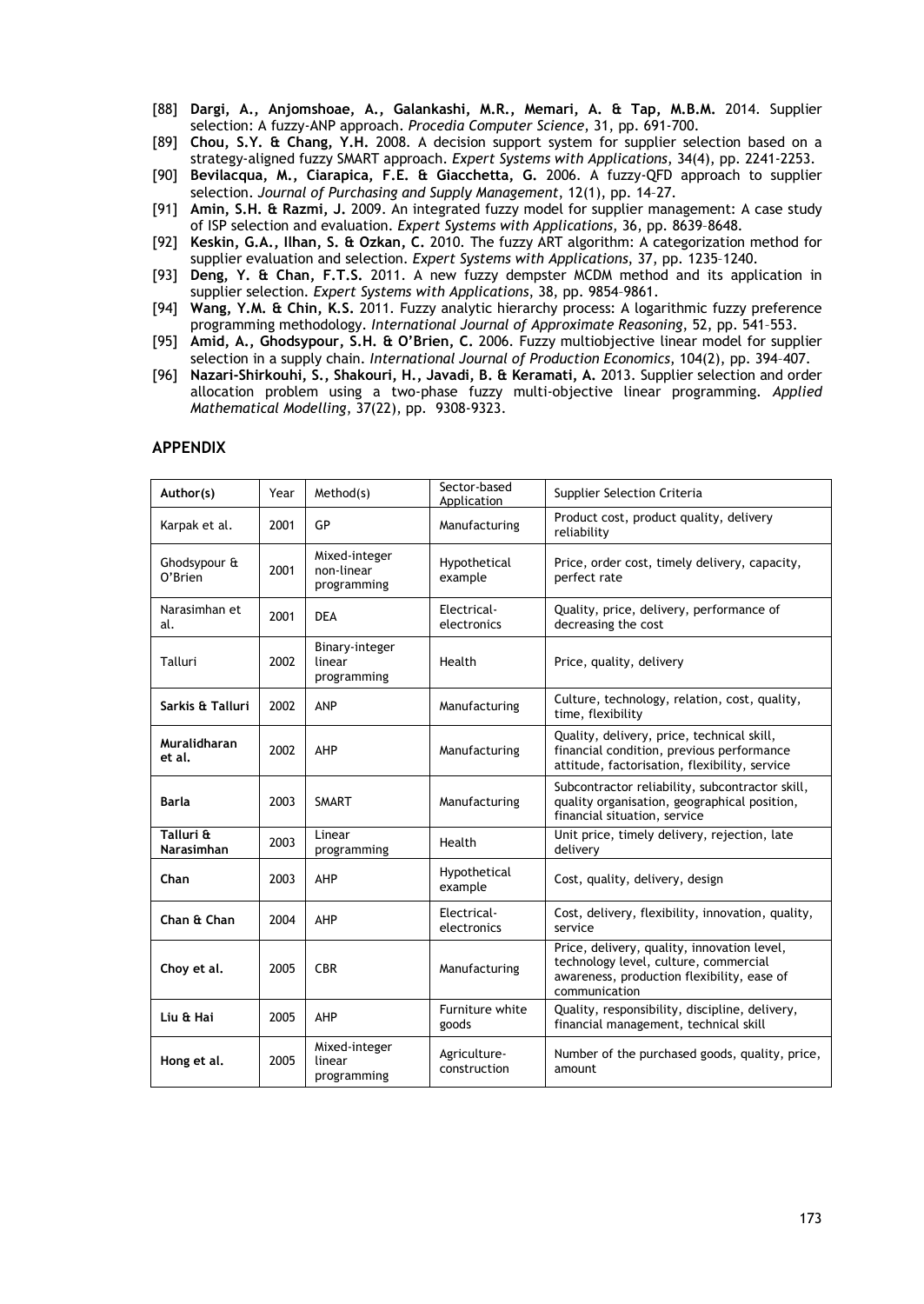| <b>Bevilacqua</b><br>et al. | 2006 | Fuzzy QFD                                               | Automotive                   | Sector experience, quality system certificate,<br>flexibility of respond to customer demands, financial<br>determination, geographical position, skill of<br>managing the online orders                                                                                                                                                                                                                                                                                                                |
|-----------------------------|------|---------------------------------------------------------|------------------------------|--------------------------------------------------------------------------------------------------------------------------------------------------------------------------------------------------------------------------------------------------------------------------------------------------------------------------------------------------------------------------------------------------------------------------------------------------------------------------------------------------------|
| Amid et al.                 | 2006 | Fuzzy MOP                                               | Hypothetical<br>example      | Cost, quality, service, capacity                                                                                                                                                                                                                                                                                                                                                                                                                                                                       |
| Yang & Chen                 | 2006 | AHP - GRA                                               | Electrical-<br>electronics   | Quality, finance, customer service, production<br>capacity, design technical skill, system of<br>information technologies, capital turnover, cost,<br>delivery                                                                                                                                                                                                                                                                                                                                         |
| Percin                      | 2006 | AHP - GP                                                | Automotive                   | Production skill, convenience quality, flexibility,<br>delivery reliability, constant development programs,<br>technical information sharing, technological<br>coherence, skill of product innovation,<br>organisational structure, publicity and position in the<br>industry, financial power, management skills,<br>performance background, geographical position,<br>long-term relation, respond to complaints,<br>communication systems, guarantee support,<br>restoration and maintenance service |
| Bayazit                     | 2006 | ANP                                                     | Hypothetical<br>example      | Flexibility, timely delivery, price, delivery time,<br>quality, market share, staff skill, process skill, senior<br>management skill, financial skill                                                                                                                                                                                                                                                                                                                                                  |
| Narasimhan<br>et al.        | 2006 | <b>MOP</b>                                              | Electrical-<br>electronics   | Direct cost, indirect coordination cost, quality,<br>delivery reliability                                                                                                                                                                                                                                                                                                                                                                                                                              |
| Hou & Su                    | 2006 | AHP                                                     | Electrical-<br>electronics   | Quality, cost, technology, production skill, research<br>development, delivery, geographical position,<br>performance and service                                                                                                                                                                                                                                                                                                                                                                      |
| Chen et al.                 | 2006 | <b>Fuzzy TOPSIS</b>                                     | Manufacturing                | Profit of the supplier, relation imminence,<br>technological skill, quality, problem solving                                                                                                                                                                                                                                                                                                                                                                                                           |
| Shyur & Shih                | 2006 | ANP - TOPSIS                                            | Hypothetical<br>example      | Timely delivery, product quality, cost, respond to<br>the needs of customers, professionalism of the<br>salesperson, quality of the relation with suppliers,<br>technology                                                                                                                                                                                                                                                                                                                             |
| Liao &<br>Rittscher         | 2007 | GА                                                      | Hypothetical<br>example      | Cost, quality, delivery, flexibility                                                                                                                                                                                                                                                                                                                                                                                                                                                                   |
| Xia & Wu                    | 2007 | AHP-multi-<br>objective<br>mixed-integer<br>programming | Hypothetical<br>example      | Price, quality (technical level, mistakes, reliability),<br>service (timely delivery, supply capacity, time for<br>restoration alternation, guarantee period)                                                                                                                                                                                                                                                                                                                                          |
| Sevkli et al.               | 2007 | AHP - DEA                                               | Furniture white<br>goods     | Transportation quality, delivery, cost, number of<br>employees, organisational structure, education,<br>number of technical staff, management<br>commitment, quality planning, storage,<br>development, publicity, imminence, price, patent,<br>technical skill                                                                                                                                                                                                                                        |
| Ramanathan                  | 2007 | AHP - DEA                                               | Hypothetical<br>example      | Production costs, quality, technology, post-sales<br>service                                                                                                                                                                                                                                                                                                                                                                                                                                           |
| Huang &<br>Keskar           | 2007 | AHP - MAUT                                              | Electrical-<br>electronics   | Reliability, respond to needs, flexibility, cost and<br>finance, infrastructure and existence, security,<br>environment                                                                                                                                                                                                                                                                                                                                                                                |
| Florez-<br>Lopez            | 2007 | <b>SOFM</b>                                             | Hypothetical<br>example      | Efforts of decreasing the cost, delivery delays, price,<br>reliability, quality, respond to needs, commitment<br>for development, delivery mistakes, fluctuation in<br>the cost, order mistakes, timely communication,<br>customer service, technical support                                                                                                                                                                                                                                          |
| Chan et al.                 | 2007 | AHP                                                     | Transportation-<br>logistics | Cost, supplier's satisfaction, quality, research-<br>development, organisational culture, compatibility,<br>realisation of the risk, security, environmental and<br>educational issues, technological issue, financial<br>issue                                                                                                                                                                                                                                                                        |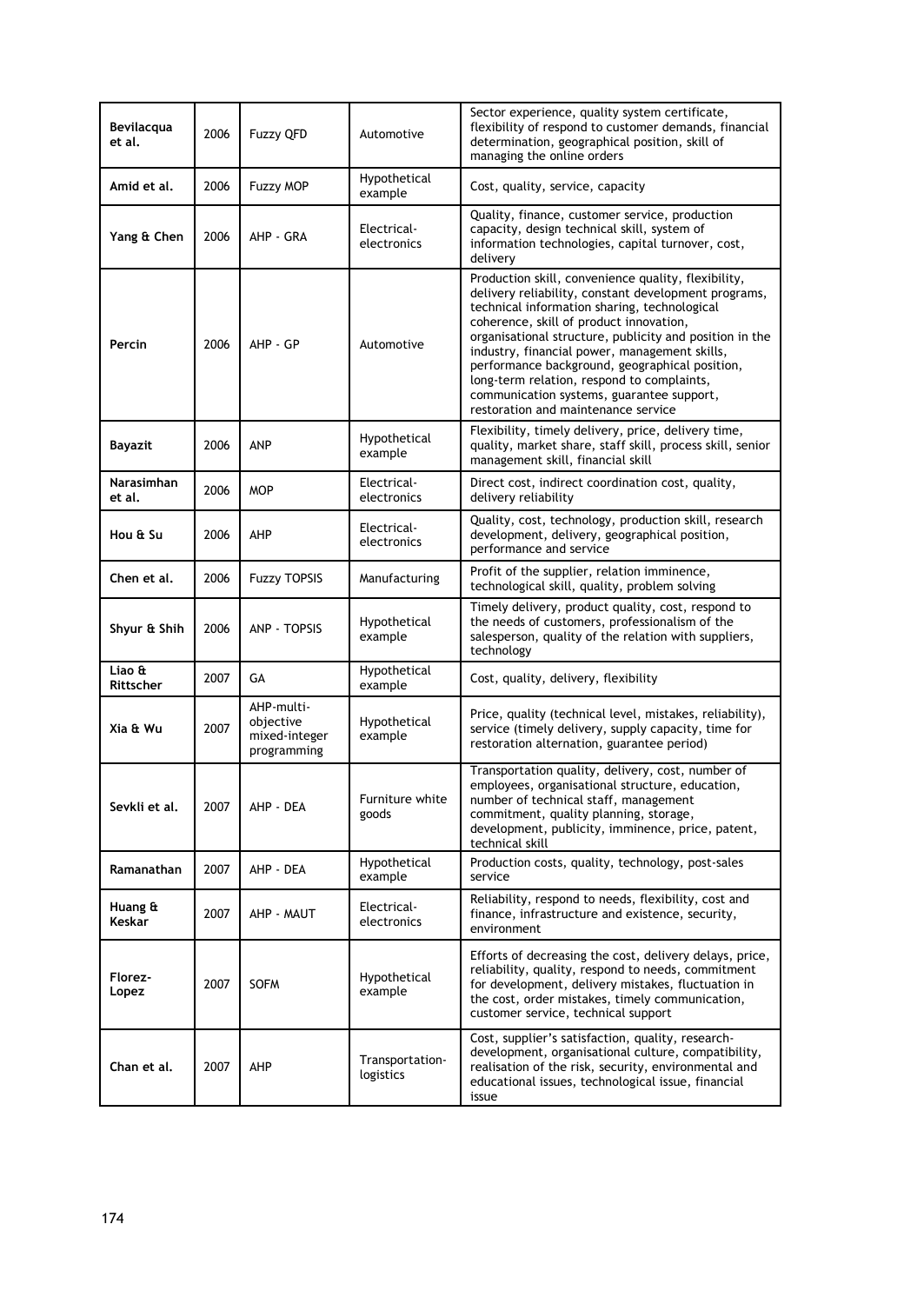| Gencer &<br>Gurpinar    | 2007 | ANP                                    | Electrical-<br>electronics | General knowledge of the supplier, organisational<br>profile of the supplier, financial situation of the<br>supplier, equipment status of the supplier,<br>production skill of the supplier, material handling<br>skill of the supplier, quality system certificate of the<br>supplier, quality system documentation of the<br>supplier |
|-------------------------|------|----------------------------------------|----------------------------|-----------------------------------------------------------------------------------------------------------------------------------------------------------------------------------------------------------------------------------------------------------------------------------------------------------------------------------------|
| Chan &<br><b>Kumar</b>  | 2007 | Fuzzy extended<br>AHP                  | Manufacturing              | Total cost of the product, product quality, service<br>performance of the supplier, profile of the supplier,<br>risk factor                                                                                                                                                                                                             |
| Chou &<br>Chang         | 2008 | <b>Fuzzy SMART</b>                     | <b>Informatics</b>         | Cost, quality, delivery, organisational culture and<br>strategy, technical capacity                                                                                                                                                                                                                                                     |
| Ha &<br><b>Krishnan</b> | 2008 | AHP - DEA - ANN                        | Manufacturing              | Production accessibility, intent of the quality<br>management, outputs of the quality system, quality<br>recruitment, respond to demands, timely delivery,<br>organisational control, work plans, customer<br>relations, internal control, data management                                                                              |
| Ng                      | 2008 | Linear                                 | Agriculture-               | Supply diversity, quality, distance, delivery, price                                                                                                                                                                                                                                                                                    |
| Bottani &<br>Rizzi      | 2008 | Fuzzy AHP -<br>Cluster analysis        | Manufacturing              | Customer satisfaction, technical and organisational<br>skills, willingness of the supplier, interest of the<br>supplier, economic value, amount of the annual<br>order, waiting period                                                                                                                                                  |
| Kull & Talluri          | 2008 | AHP - GP                               | Automotive                 | Risk value, delivery, cost, quality, flexibility,<br>general reliance                                                                                                                                                                                                                                                                   |
| Li et al.               | 2008 | GRA                                    | Hypothetical<br>example    | Product quality, service, delivery, price                                                                                                                                                                                                                                                                                               |
| Mendoza et<br>al.       | 2008 | AHP - GP                               | Hypothetical<br>example    | Flexibility, quality, price, service, delivery                                                                                                                                                                                                                                                                                          |
| Boran et al.            | 2009 | <b>Fuzzy TOPSIS</b>                    | Automotive                 | Product quality, relation imminence, delivery<br>performance, price                                                                                                                                                                                                                                                                     |
| Amin &<br>Razmi         | 2009 | <b>Fuzzy QFD</b>                       | <b>Informatics</b>         | Accessibility, reliability, security, speed, effective<br>marketing and promotion, experience, financial<br>power, management resolution, strategically<br>association, support source, monthly salary, set-up<br>fee, supply diversity                                                                                                 |
| Razmi et al.            | 2009 | <b>Fuzzy ANP</b>                       | Hypothetical<br>example    | Quality, end time, degree of the company,<br>background of the company, economic condition of<br>the company, price                                                                                                                                                                                                                     |
| Lee                     | 2009 | Fuzzy AHP                              | Electrical-<br>electronics | Flexibility, quality, delivery, common growth,<br>supplier's technology, relation structure, relation<br>cost, product cost, supply restriction.                                                                                                                                                                                        |
| Buyukozkan<br>& Ersoy   | 2009 | <b>Fuzzy TOPSIS</b>                    | <b>Informatics</b>         | Technological skill, supplier's profit, relation<br>imminence, total cost, service quality, publicity of<br>the supplier                                                                                                                                                                                                                |
| Wang et al.             | 2009 | Fuzzy<br>hierarchical<br><b>TOPSIS</b> | Hypothetical<br>example    | Cost, key quality characteristics, service                                                                                                                                                                                                                                                                                              |
| Kokangul &<br>Susuz     | 2009 | AHP - Non-<br>linear integer           | Automotive                 | Price performance, delivery performance,<br>cooperation and development performance, quality                                                                                                                                                                                                                                            |
| Wu et al.               | 2009 | ANP - Mixed-<br>integer<br>programming | Electrical-<br>electronics | Management quality, technical quality, operational<br>quality, fixed cost, variable cost                                                                                                                                                                                                                                                |
| Onut et al.             | 2009 | Fuzzy ANP -<br><b>Fuzzy TOPSIS</b>     | Electrical-<br>electronics | Cost, references, product quality, delivery time,<br>institutionalism, application time                                                                                                                                                                                                                                                 |
| Shahanaghi<br>& Yazdian | 2009 | <b>Fuzzy Group</b><br><b>TOPSIS</b>    | Automotive                 | Cost, performance, quality                                                                                                                                                                                                                                                                                                              |
| Tuzkaya et<br>al.       | 2009 | Fuzzy ANP -<br>Fuzzy<br>PROMETHEE      | Furniture<br>white goods   | Environmental process management, pollution<br>control, environmental and legal management,<br>environmental costs, environmental image,<br>environmental product.                                                                                                                                                                      |
| Kuo et al.              | 2010 | ANN - ANP - DEA                        | Electrical-<br>electronics | Quality, cost, delivery, service, environment,<br>common social Responsibility                                                                                                                                                                                                                                                          |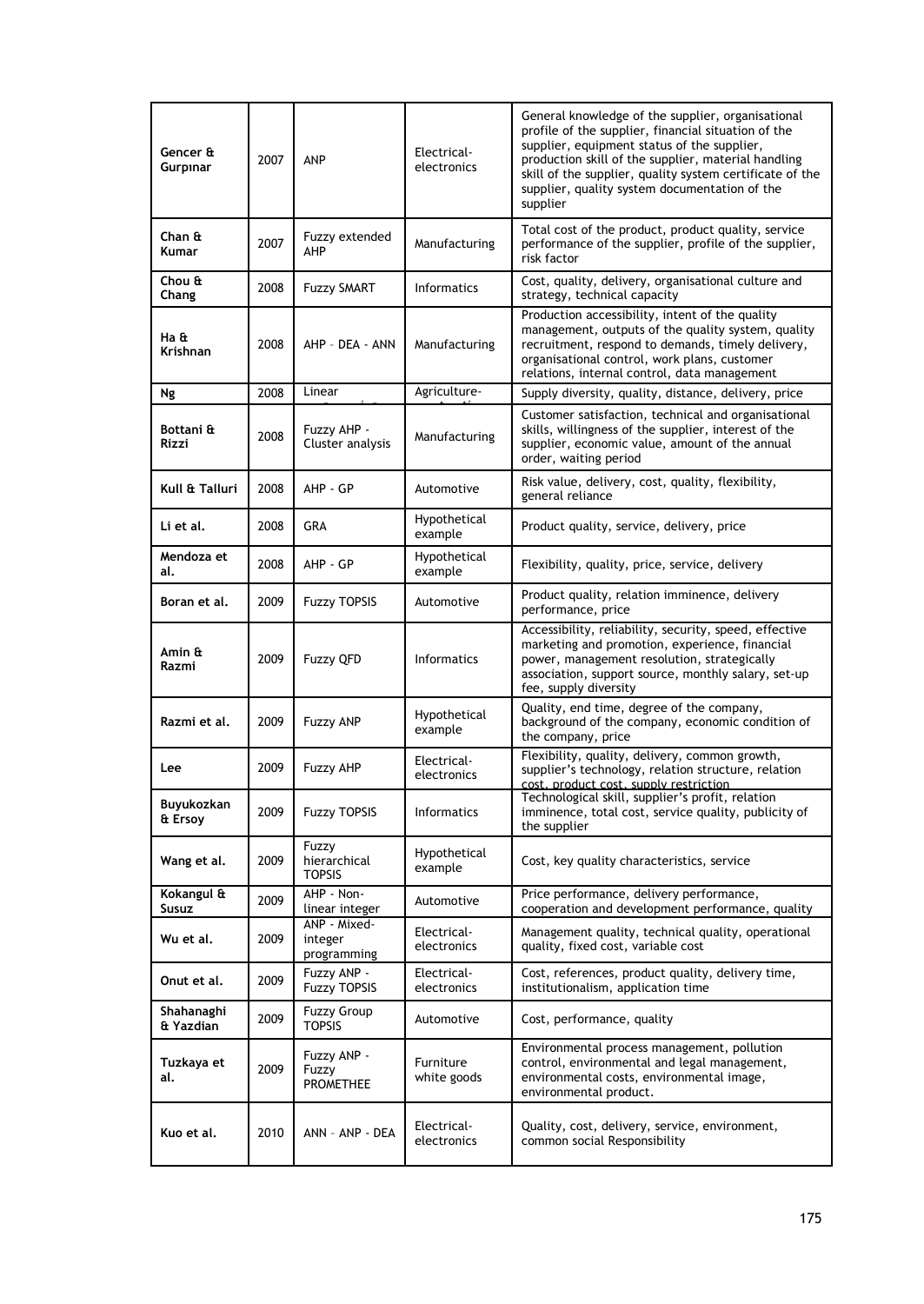| Keskin et<br>al.              | 2010 | <b>Fuzzy ART</b>                                                                 | Automotive                   | Production security, similar items that are<br>produced, technical efficiency of employee and<br>equipment, efficiency of the production capacity,<br>available testing skill, skill of design and<br>recruitment, raw material, financial skill for<br>finding end products and other resources, price<br>politics and convenience of payment periods,<br>effective use of certificates, packaging,<br>transportation and skill of logistic requirement,<br>geographical position, job security and applications<br>of worker health, environmental effects and |
|-------------------------------|------|----------------------------------------------------------------------------------|------------------------------|------------------------------------------------------------------------------------------------------------------------------------------------------------------------------------------------------------------------------------------------------------------------------------------------------------------------------------------------------------------------------------------------------------------------------------------------------------------------------------------------------------------------------------------------------------------|
|                               |      |                                                                                  |                              |                                                                                                                                                                                                                                                                                                                                                                                                                                                                                                                                                                  |
| Awasthi et<br>al.             | 2010 | <b>Fuzzy TOPSIS</b>                                                              | Hypothetical<br>example      | Use of eco-friendly technology, use of eco-friendly<br>material, market share of environmentalism,<br>cooperation with environmental organisations,<br>management commitment, commitment to<br>environmental politics, eco-friendly research and<br>development projects, employee training, simple<br>process planning, design for the environment,<br>environmental certification, control initiatives for<br>pollution                                                                                                                                        |
| <b>Chamodrak</b><br>as et al. | 2010 | AHP-based fuzzy<br>preference                                                    | Hypothetical<br>example      | Quality, cost, delivery                                                                                                                                                                                                                                                                                                                                                                                                                                                                                                                                          |
| Wei et al.                    | 2010 | <b>Fuzzy ANP</b>                                                                 | Hypothetical<br>example      | Quality, service, reliability, cost                                                                                                                                                                                                                                                                                                                                                                                                                                                                                                                              |
| Liao et al.                   | 2010 | ANP                                                                              | Electrical-<br>electronics   | Performance (quality, timely marketability),<br>feedback (esteem, rate, finance), interaction<br>(relation, behaviour, communication), production<br>(creativity, price, time)                                                                                                                                                                                                                                                                                                                                                                                   |
| Sen et al.                    | 2010 | Fuzzy AHP -<br>Max-min<br>approach                                               | Electrical-<br>electronics   | Cost, quality, service, reliability                                                                                                                                                                                                                                                                                                                                                                                                                                                                                                                              |
| Chen                          | 2011 | DEA - Fuzzy<br><b>TOPSIS</b>                                                     | Textile                      | Quality, technology a production, cost,<br>organisational Management                                                                                                                                                                                                                                                                                                                                                                                                                                                                                             |
| Liao & Kao                    | 2011 | Fuzzy TOPSIS -<br>GP                                                             | Electrical-<br>electronics   | Relation imminence, product quality, delivery skill,<br>guarantee level, experiment process                                                                                                                                                                                                                                                                                                                                                                                                                                                                      |
| Buyukozkan<br>& Ciftci        | 2011 | <b>Fuzzy ANP</b>                                                                 | Furniture white<br>goods     | Time, cost, quality, flexibility                                                                                                                                                                                                                                                                                                                                                                                                                                                                                                                                 |
| Vinodh et<br>al.              | 2011 | <b>Fuzzy ANP</b>                                                                 | Electrical-<br>electronics   | Work enhancement, convenience dimension,<br>quality, service, risks                                                                                                                                                                                                                                                                                                                                                                                                                                                                                              |
| Jolai et al.                  | 2011 | Fuzzy TOPSIS -<br>GP                                                             | Automotive                   | Timely delivery, imminence of relations with<br>suppliers, product quality of the supplier,<br>technological skill of the supplier, price/cost                                                                                                                                                                                                                                                                                                                                                                                                                   |
| Aksoy &<br><b>Ozturk</b>      | 2011 | ANN                                                                              | Automotive                   | Quality, timely delivery performance, geographical<br>position, price                                                                                                                                                                                                                                                                                                                                                                                                                                                                                            |
| Zeydan et<br>al.              | 2011 | Fuzzy AHP -<br>Fuzzy TOPSIS -<br>DEA                                             | Automotive                   | New project management, supplier improvement,<br>quality and environmental management, test and<br>supervising management, management of<br>restoration and prevention activities, production<br>process management                                                                                                                                                                                                                                                                                                                                              |
| Wang &<br>Chin                | 2011 | Fuzzy<br>preference<br>programming                                               | Transportation-<br>logistics | Economic factors, social factors, political<br>conditions                                                                                                                                                                                                                                                                                                                                                                                                                                                                                                        |
| Golmoham<br>madi              | 2011 | ANN                                                                              | Automotive                   | Quality, delivery, technology, price, geographical<br>position                                                                                                                                                                                                                                                                                                                                                                                                                                                                                                   |
| Amid et al.                   | 2011 | AHP - Max-min<br>fuzzy<br>programming                                            | Hypothetical<br>example      | Quality, net cost, service                                                                                                                                                                                                                                                                                                                                                                                                                                                                                                                                       |
| Ozkok &<br>Tiryaki            | 2011 | Multi-objective<br>linear supplier<br>selection<br>problem with<br>multiple-item | Textile                      | Price, quality level, service quality level, upper<br>limit of item quantity to be obtained from<br>suppliers, upper limit of the rejected item quantity                                                                                                                                                                                                                                                                                                                                                                                                         |
| Deng &<br>Chan                | 2011 | FST - DST                                                                        | Hypothetical<br>example      | Late product delivery, cost, risk factor, service<br>performance                                                                                                                                                                                                                                                                                                                                                                                                                                                                                                 |